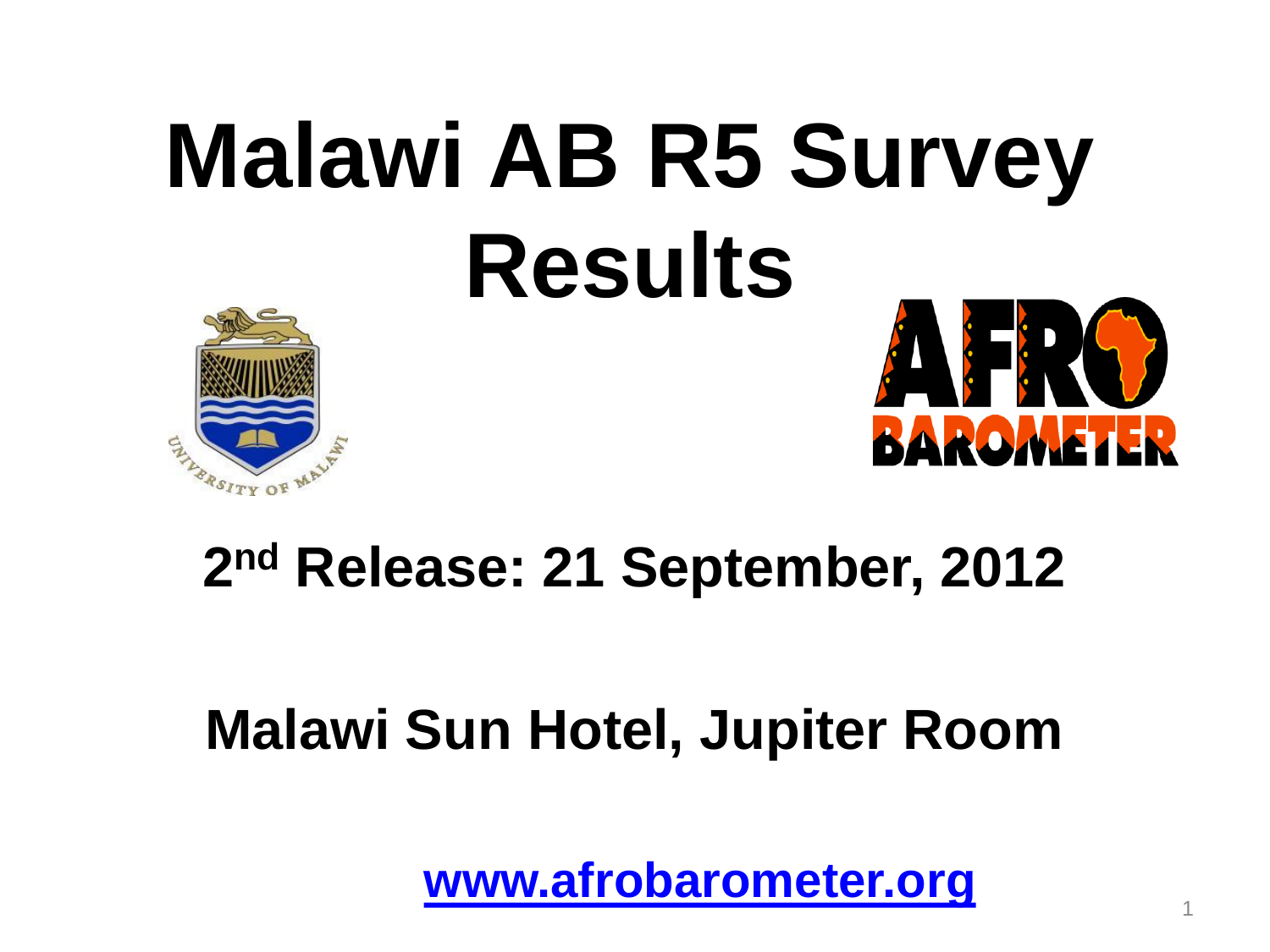



- The Afrobarometer (AB) is a comparative series of public opinion surveys that measure public attitudes toward democracy, governance, the economy, leadership, identity, and other related issues.
- The AB is an independent, non-partisan, African-based network of researchers.
- The first round of surveys took place in 1999-2001 in 12 countries. The Network is now conducting "Round 5" surveys in up to 35 countries during 2011-2012.
- **Purpose**: To measure popular perspectives on the social, political, and economic environments in each country where it is implemented and across Africa.
- **Goal**: To give the public a *voice* in policy making processes by providing high-quality public opinion data to policy-makers, policy advocates and civil society organizations, academics, media, donors and investors, and ordinary Africans.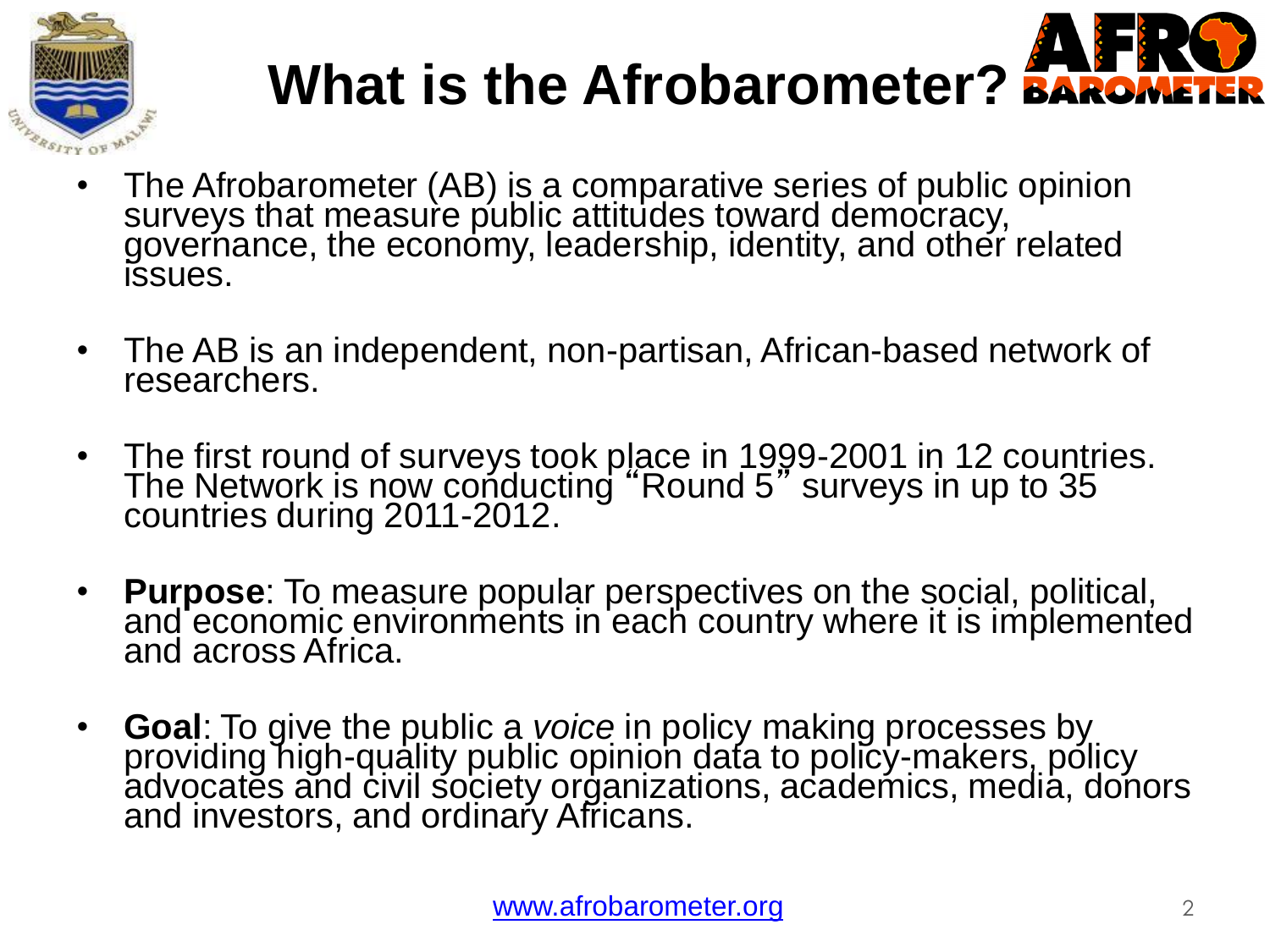



### **Country Coverage: 1999-2012**

- $\triangleright$  Round 1, 1999-2001, 12 countries
	- Southern Africa: Botswana, Lesotho, Malawi, Namibia, South Africa, Zambia, Zimbabwe
	- West Africa: Ghana, Mali, Nigeria
	- East Africa: Tanzania, Uganda
- $\triangleright$  Round 2, 2002-2003, 16 countries
	- Cape Verde, Kenya, Mozambique, Senegal
- $\triangleright$  Round 3, 2005-2006, 18 countries
	- Benin, Madagascar
- $\triangleright$  Round 4, 2008-2009, 20 countries
	- Burkina Faso, Liberia
- $\triangleright$  Round 5, 2011-2012, 26 countries
	- Burundi, Cameroon, Mauritius, Niger, Togo, and Sierra Leone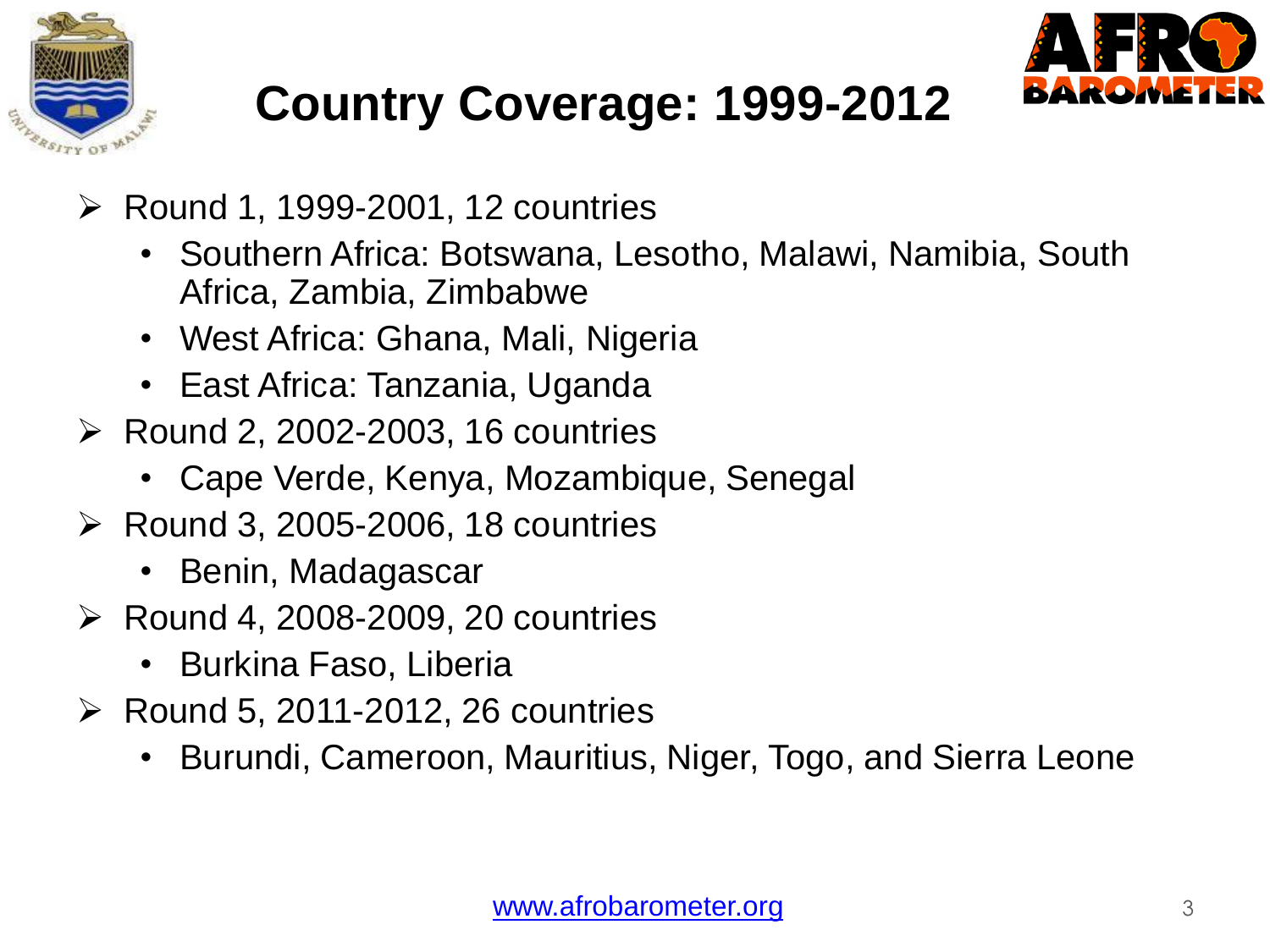

### **Who is the Afrobarometer**



- **National Partner** (NP) implements country survey
	- Malawi's NP is Centre for Social Research (CSR) CC of UNIMA
- **Core Partners** (4) for network technical support and management
	- o Center for Democratic Development (**CDD**), Ghana
	- o Institute for Democracy in South Africa (**Idasa**), South Africa
	- Institute for Development Studies (**IDS**), University of Nairobi, Kenya
	- o Institute for Empirical Research in Political Economy (**IREEP**), Benin
- **Support Units** (2) for capacity building and quality assurance
	- o Michigan State University
	- o University of Cape Town
- **Core Funders:** DFID, SIDA, USAID & the Mo Ibrahim Foundation (R5)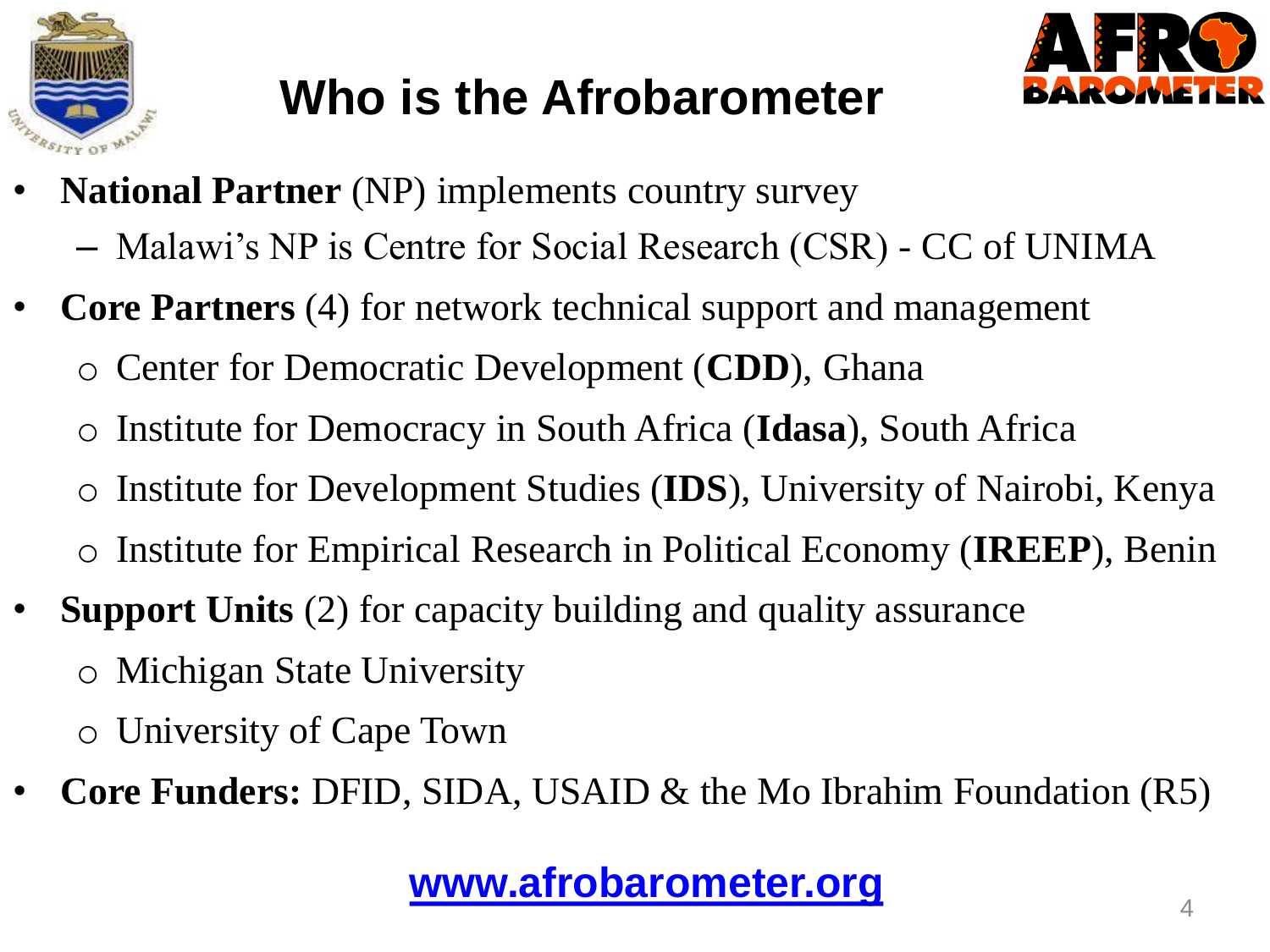

### **Survey Methodology**



- Nationally representative sample of adult citizens
	- Random selection of TAs, EAs & households
	- Every adult citizen in household has equal chance
	- Use quota system: equal number of men and women
- Face-to-face interviews in either Chichewa or Chitumbuka
- Standard instrument across countries for comparability
- Malawi R5 survey interviewed 2400 adult Malawian citizens;
	- Yielding results with a margin of error of  $+/- 2\%$  @ 95% confidence level
- Malawi R5 field work run between 4 June and 1 July 2012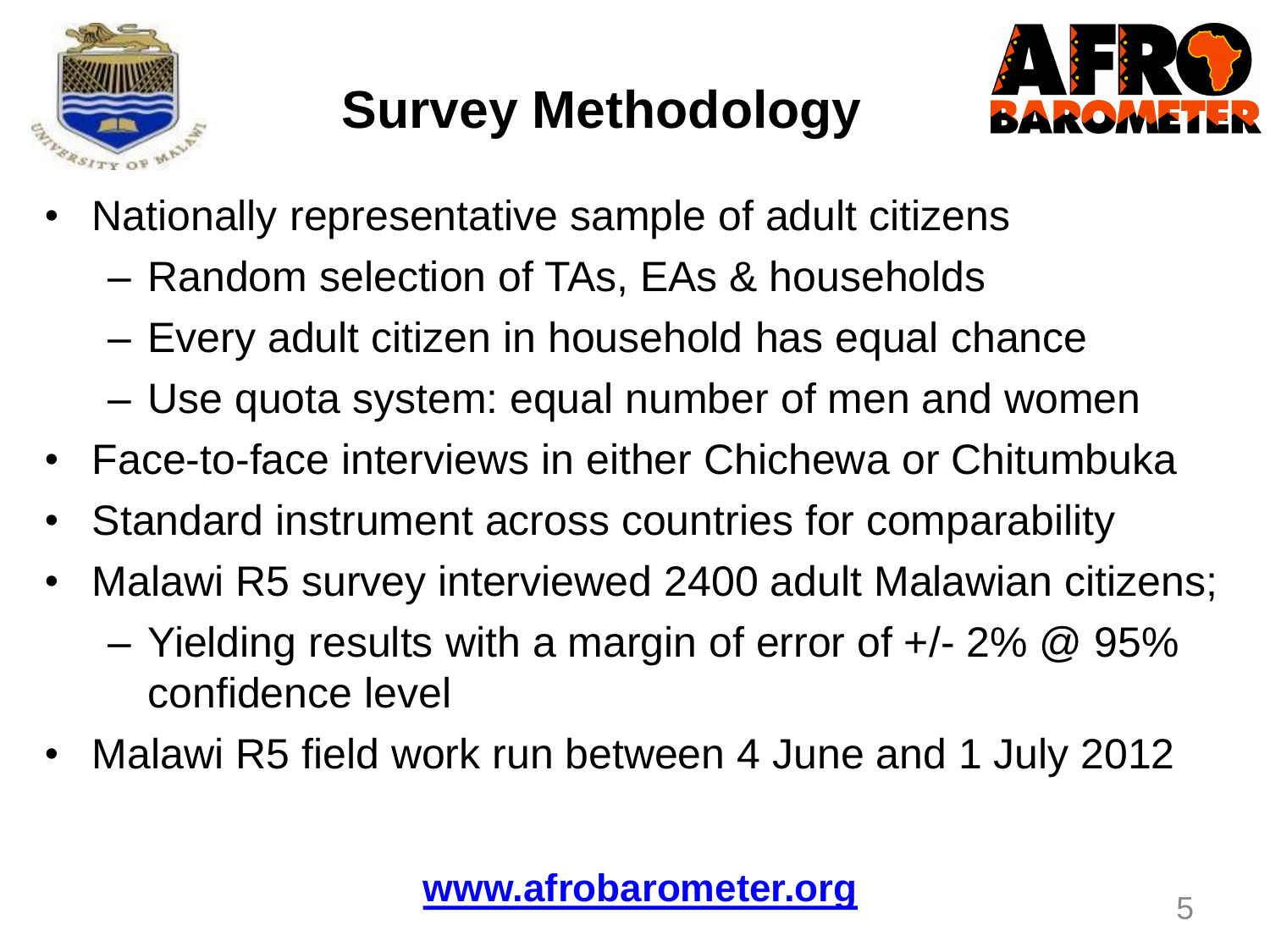

**Today's release**



- Performance of and trust in institutions and the media
- Economic evaluation of own and country living conditions
- Government performance in various aspects of development
- Most serious problems that needs government attention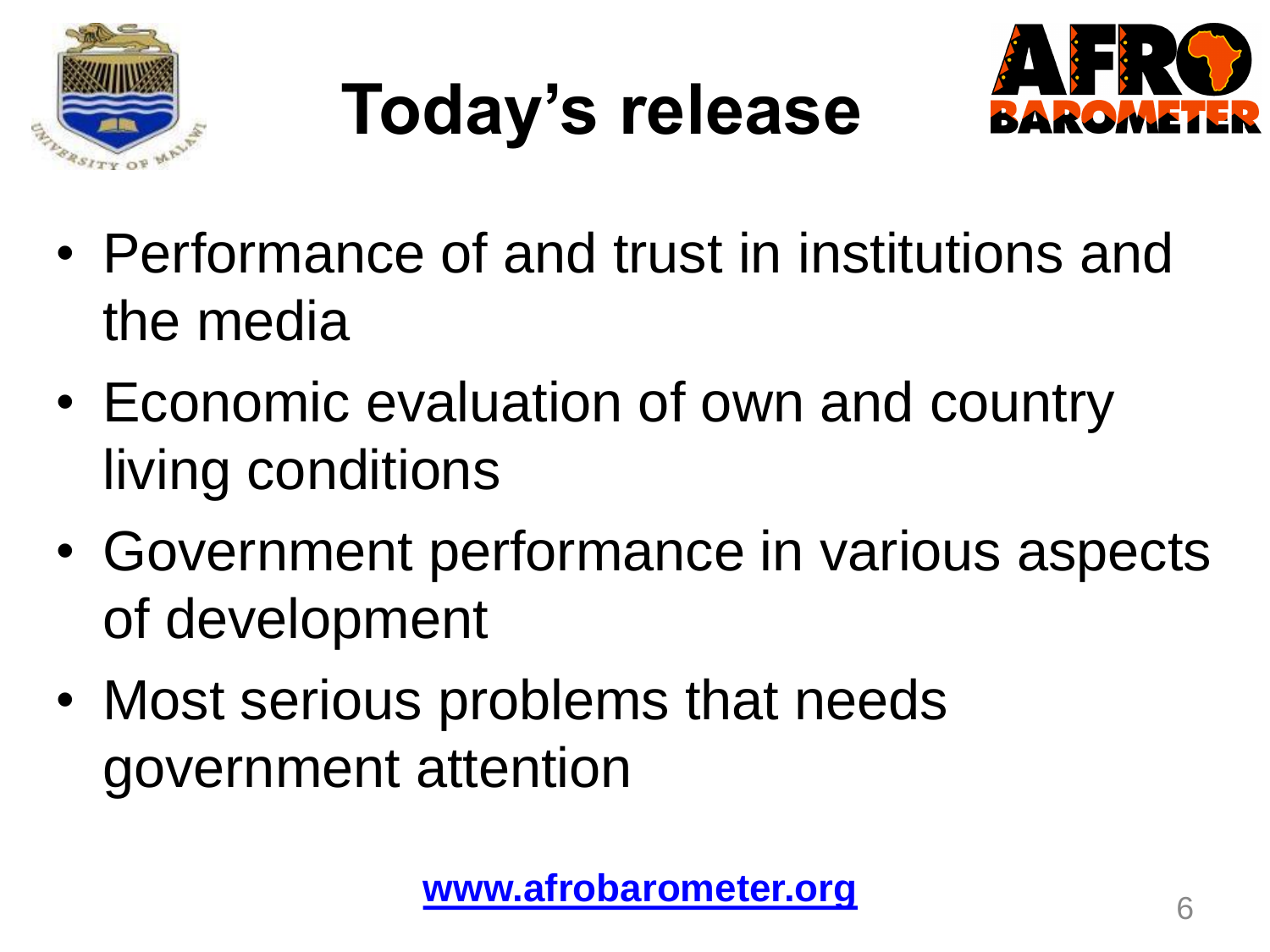



# **Afrobarometer Round 5 Malawi Survey Results**

### **TOPIC 1:**

### **PERFORMANCE OF AND TRUST IN PUBLIC INSTITUTIONS & OFFICERS AND THE MEDIA**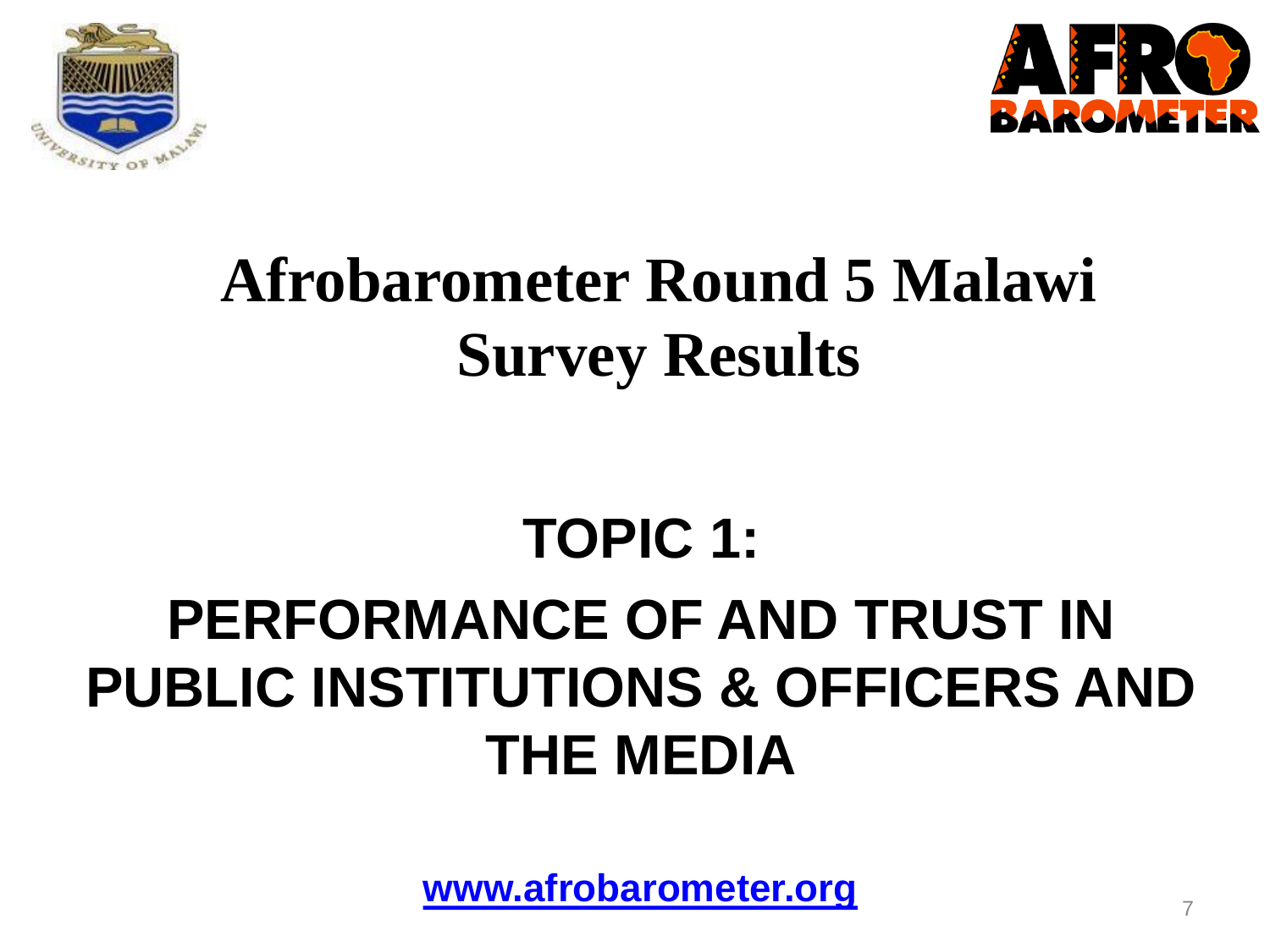

# **Key Findings**



- Over 70% of Malawians expect the Media to reveal mistakes and corruption by government
- About 3 in every 4 Malawians say the Media is doing this watchdog role effectively
- Radio is the dominant source of news to Malawians
- Just half consider ACB a neutral & law guided institution
- While 43% of Malawians trust the Ombudsman, 30% (minority in rural areas) do not know the ombudsman
- About 6 in 10 Malawians disapprove of the performance of their MPs especially in the South and MCP supporters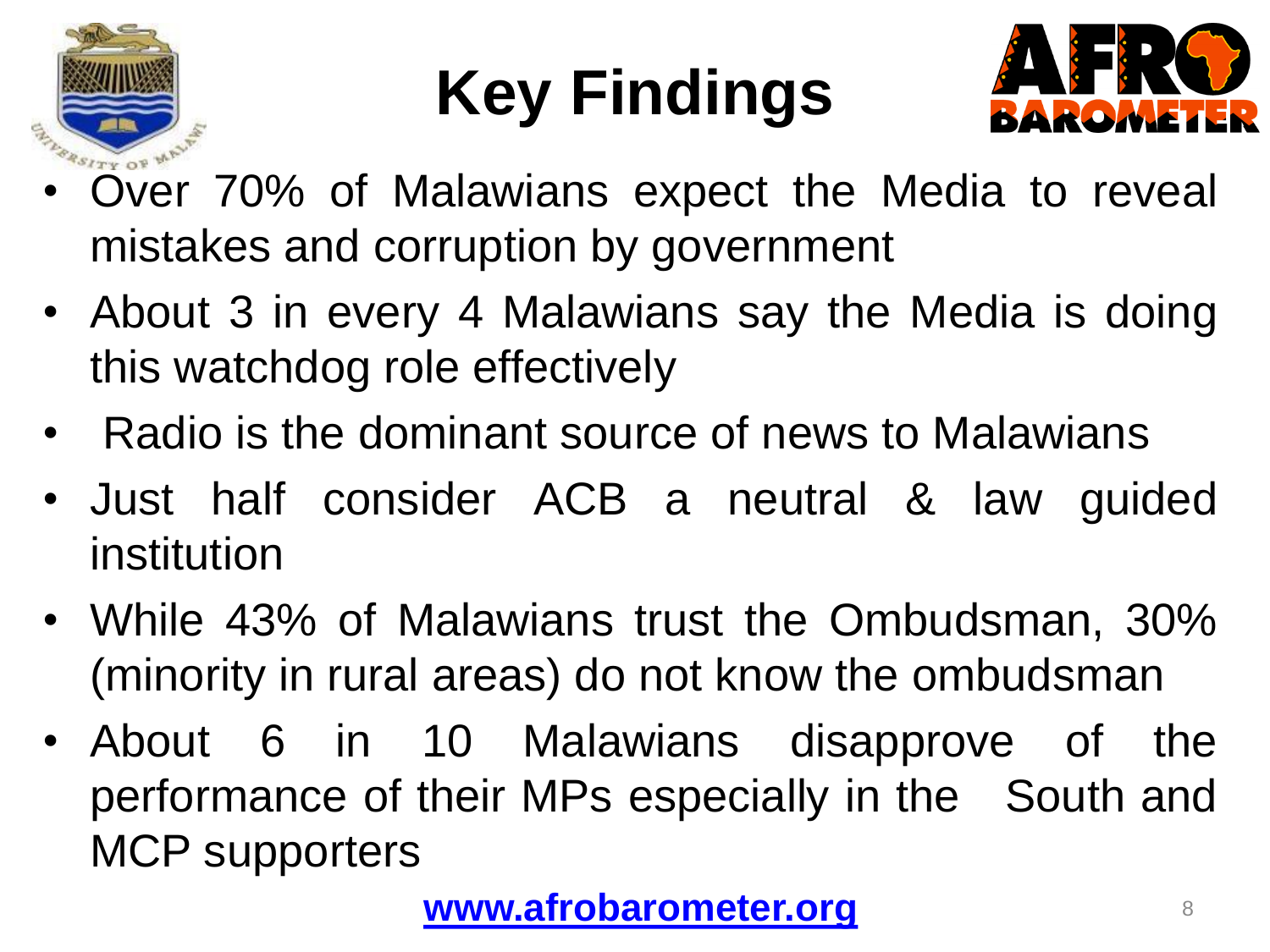

### **Public Expectation of Media as a Watchdog**





■ Agree with 1 ■ Agree with 2

**Statement 1:** *The news media should constantly investigate and report on government mistakes and corruption.*

**Statement 2:** *Too much reporting on negative events, like government mistakes and corruption, only harms the country.*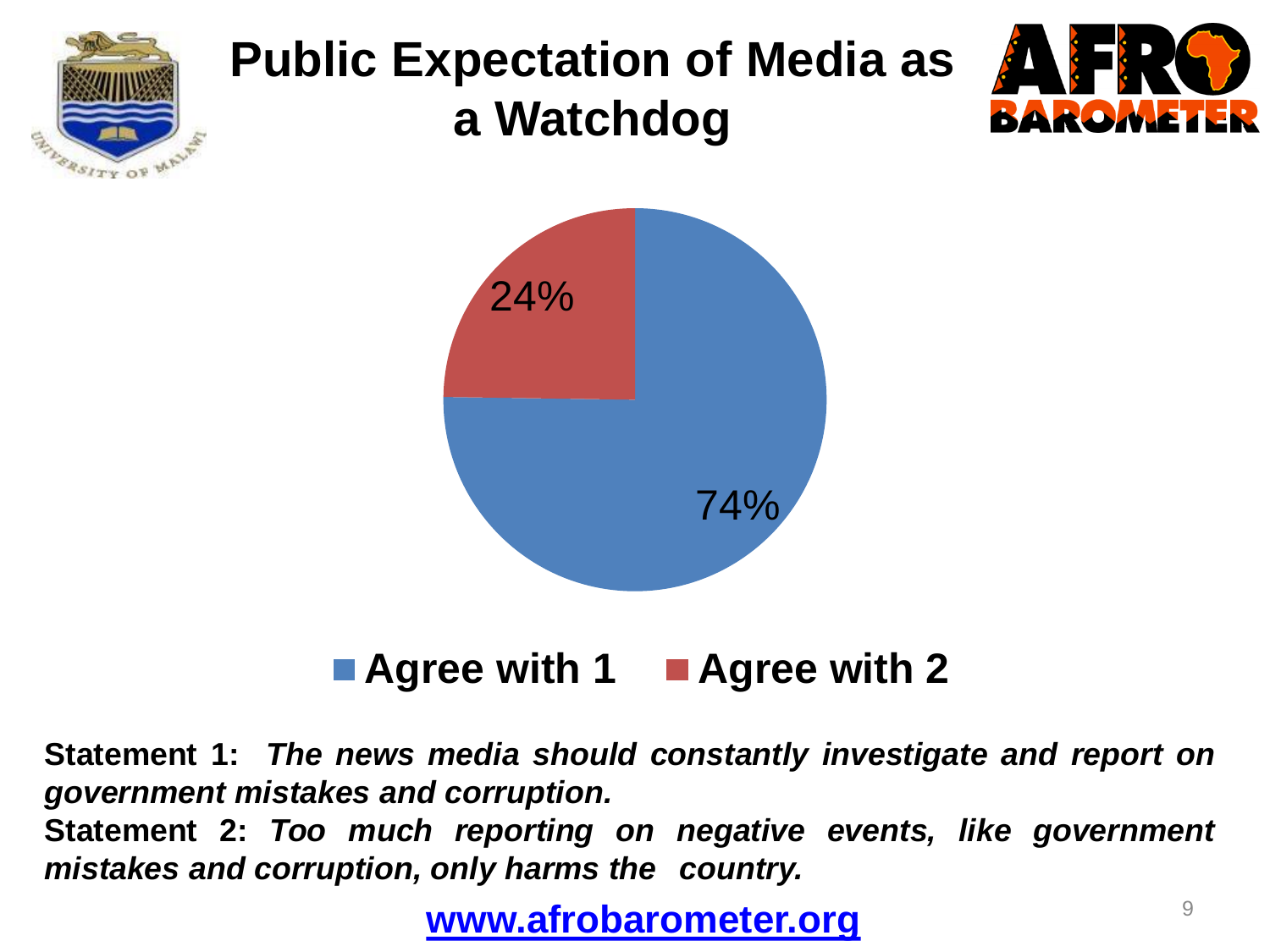

**How effective is news media in revealing government mistakes and corruption?**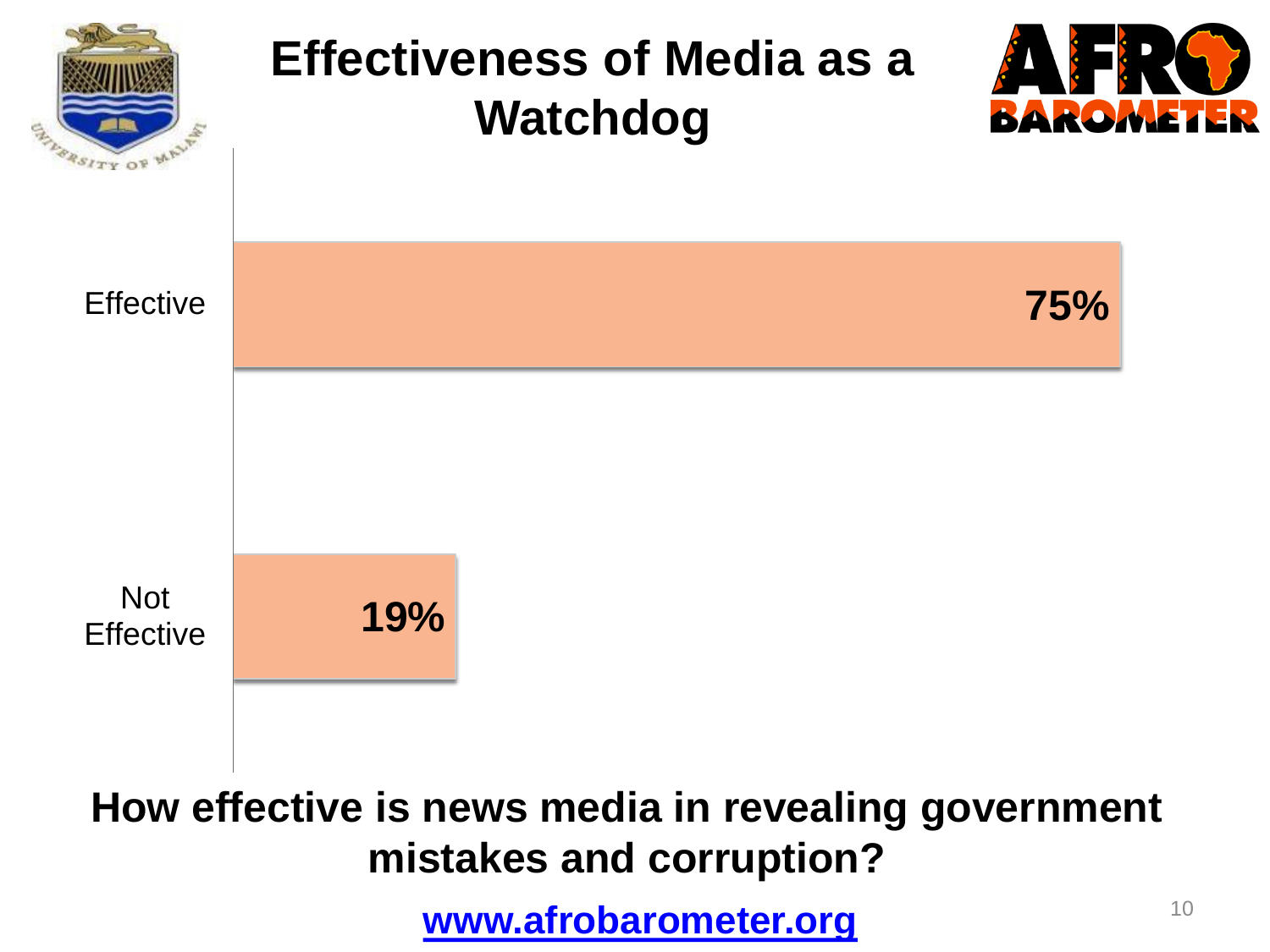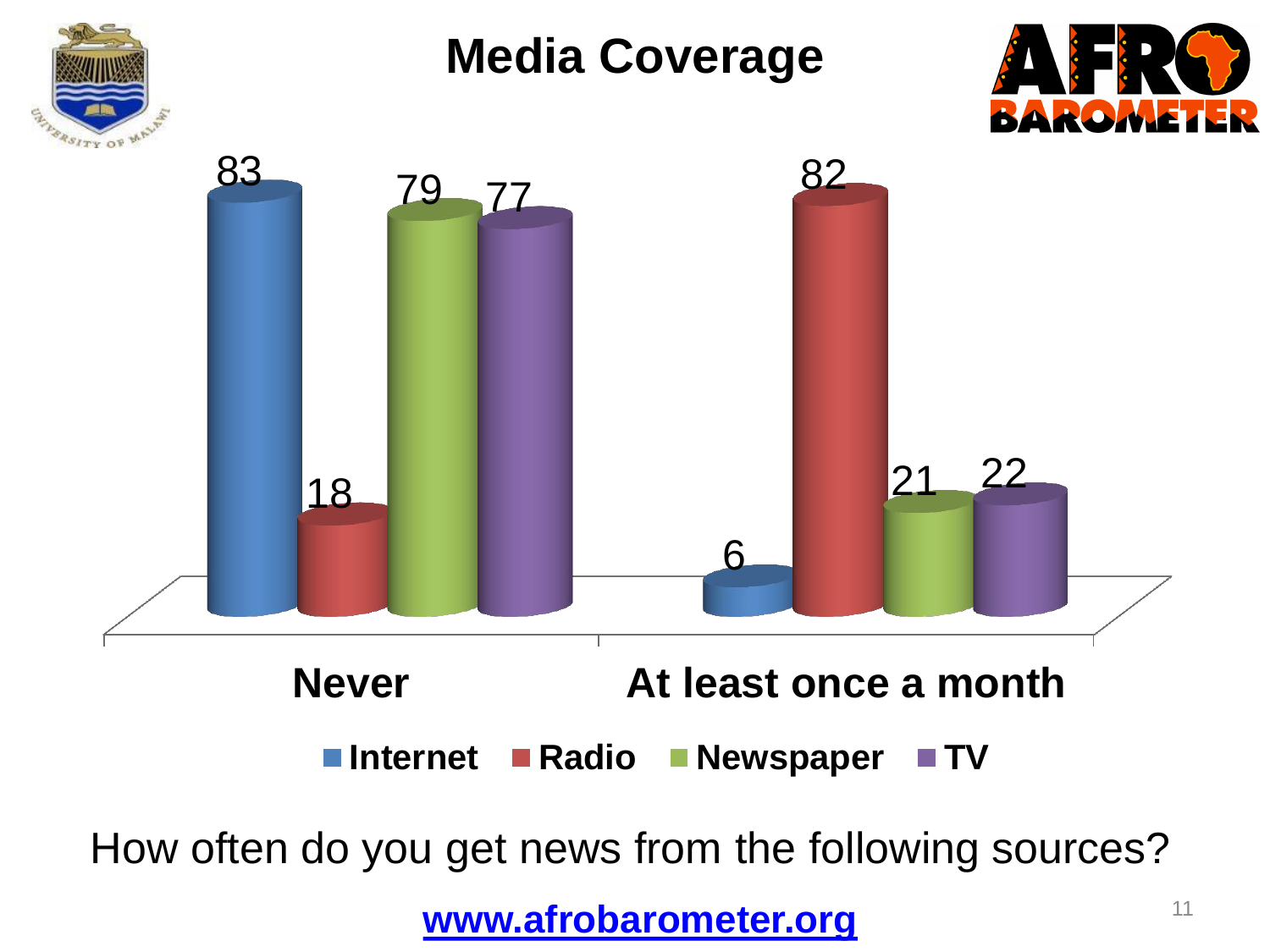

How much do you trust each of the following, or haven't you heard enough about them to say: The Ombudsman?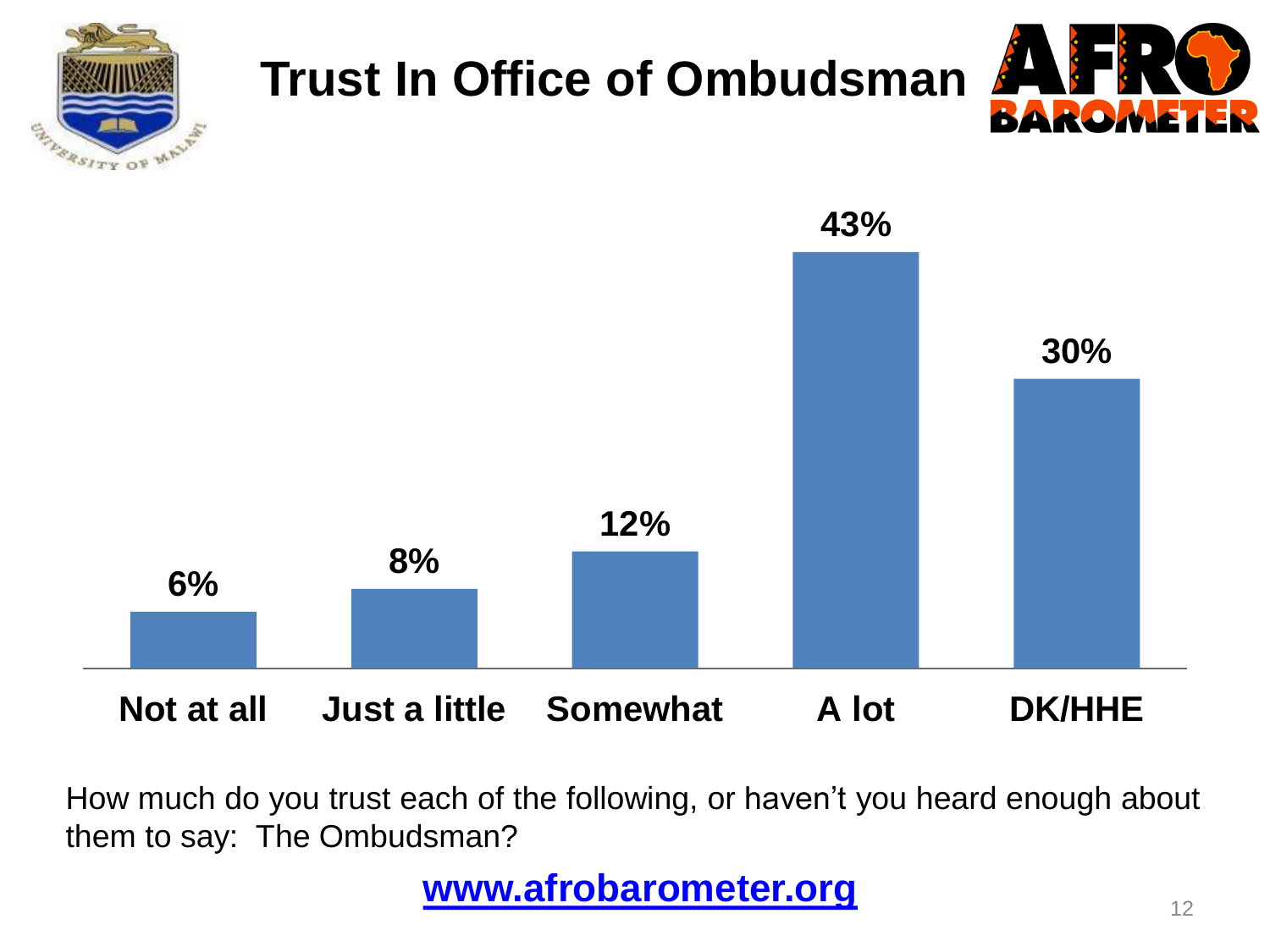

 $\blacksquare$  Not at all  $\blacksquare$  Just a little  $\blacksquare$  Somewhat  $\blacksquare$  A lot  $\blacksquare$  DK/HHE

**How much do you trust … The Ombudsman? or haven't you heard enough about them to say?**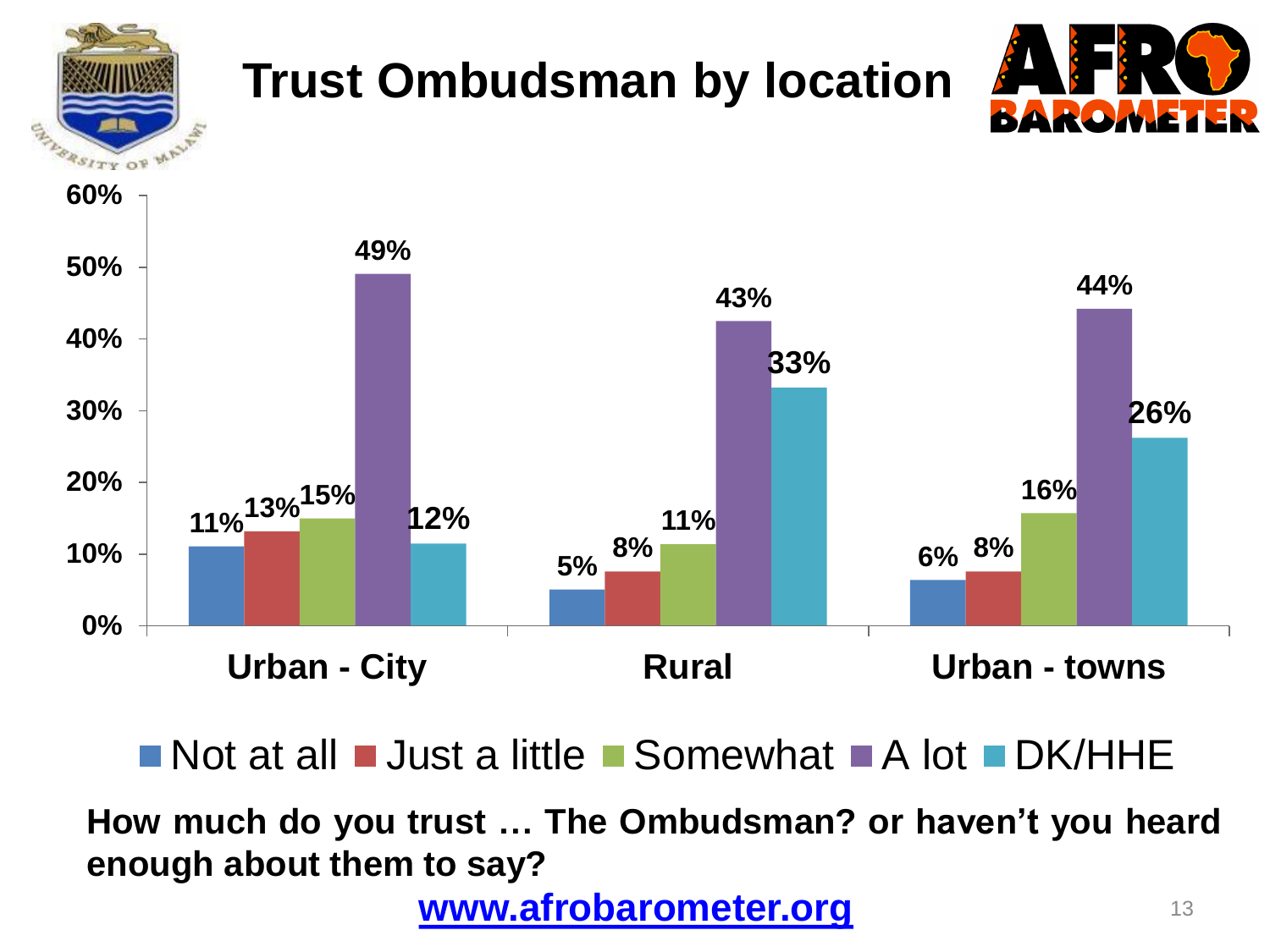

**Statement 1:** *The Anti Corruption Bureau performs its duties as a neutral body as guided only by the law.* **Statement 2:** *The Anti Corruption Bureau makes decisions that favor particular people or political parties.*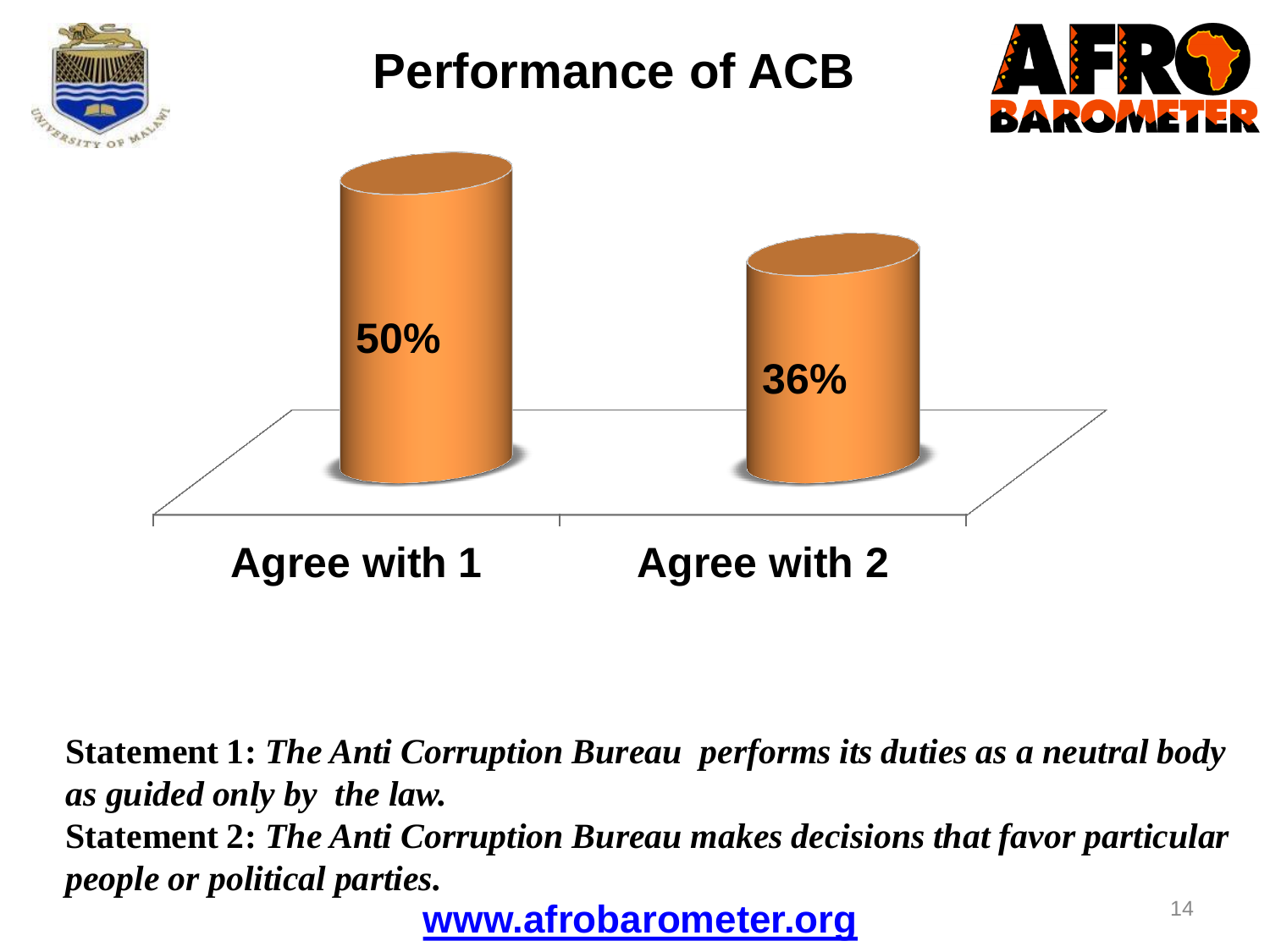

### **Performance of MPs**





**Do you approve or disapprove of the way that … Your Member of Parliament … has performed her/his job over the past twelve months …?**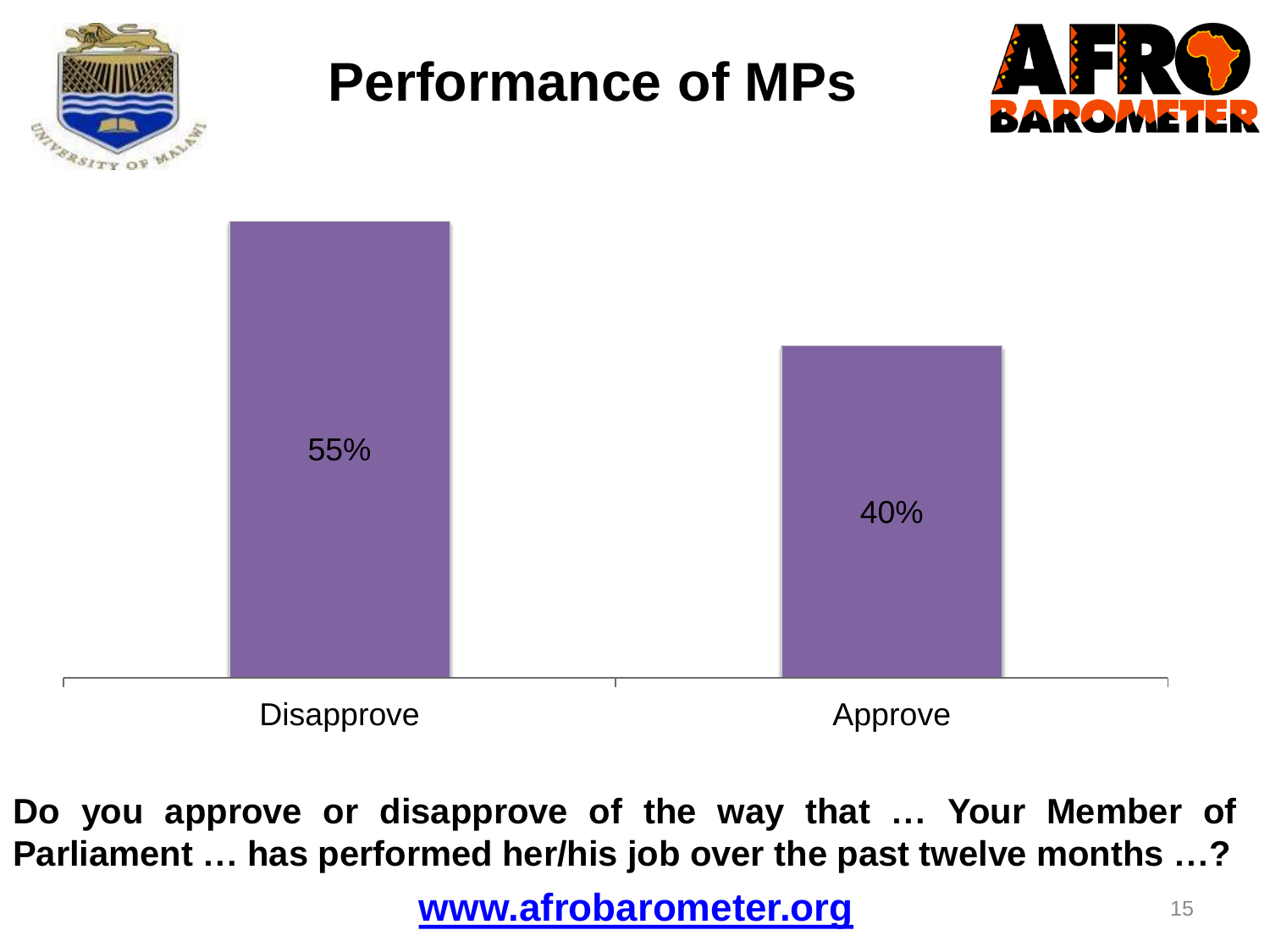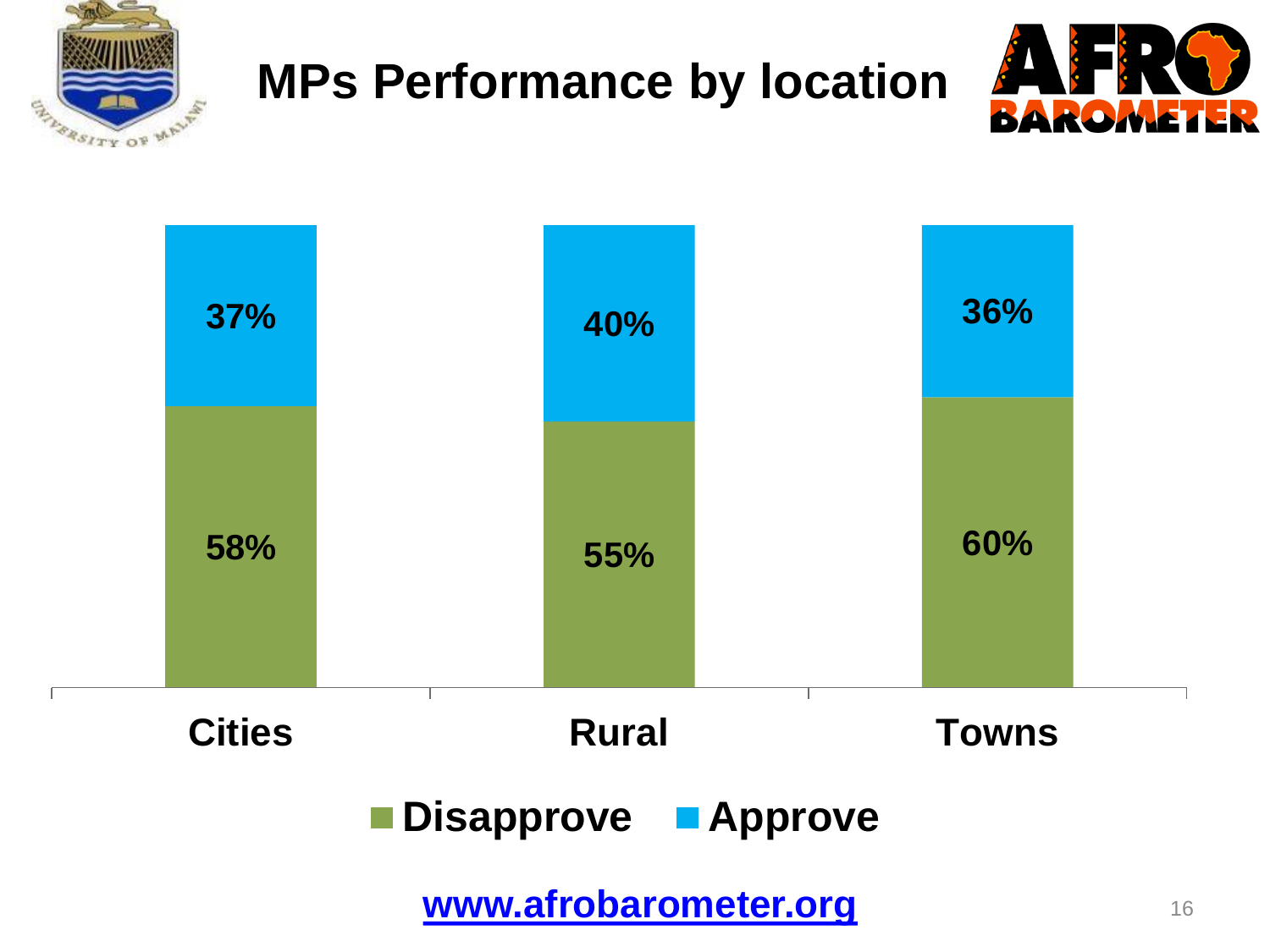

## **MPs Performance by Region**





**Disapprove Approve**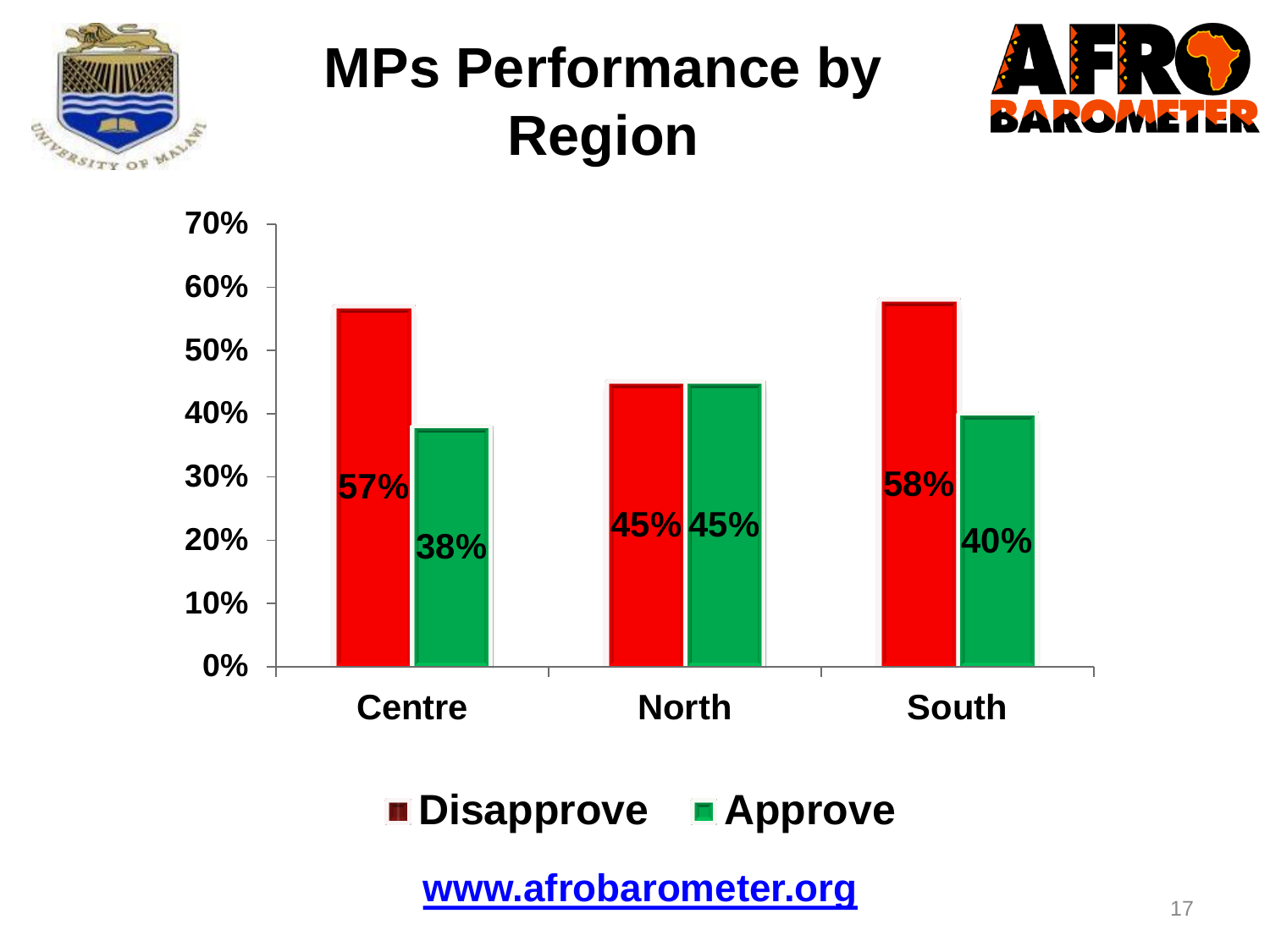

### **MPs Performance by Party Support**



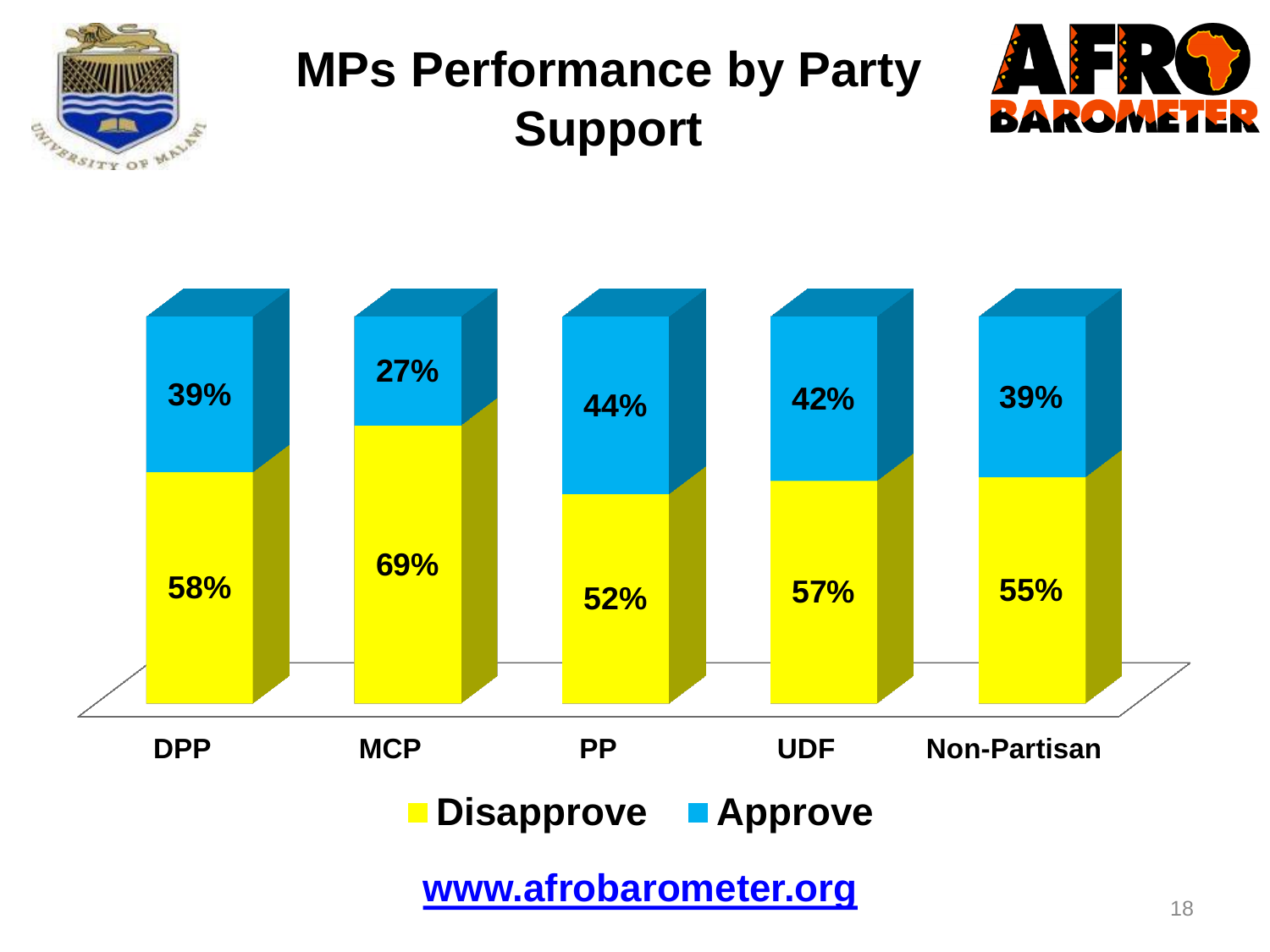



# **Afrobarometer Round 5 Malawi Survey Results, September 2012**

# **Topic 2: Economic evaluation**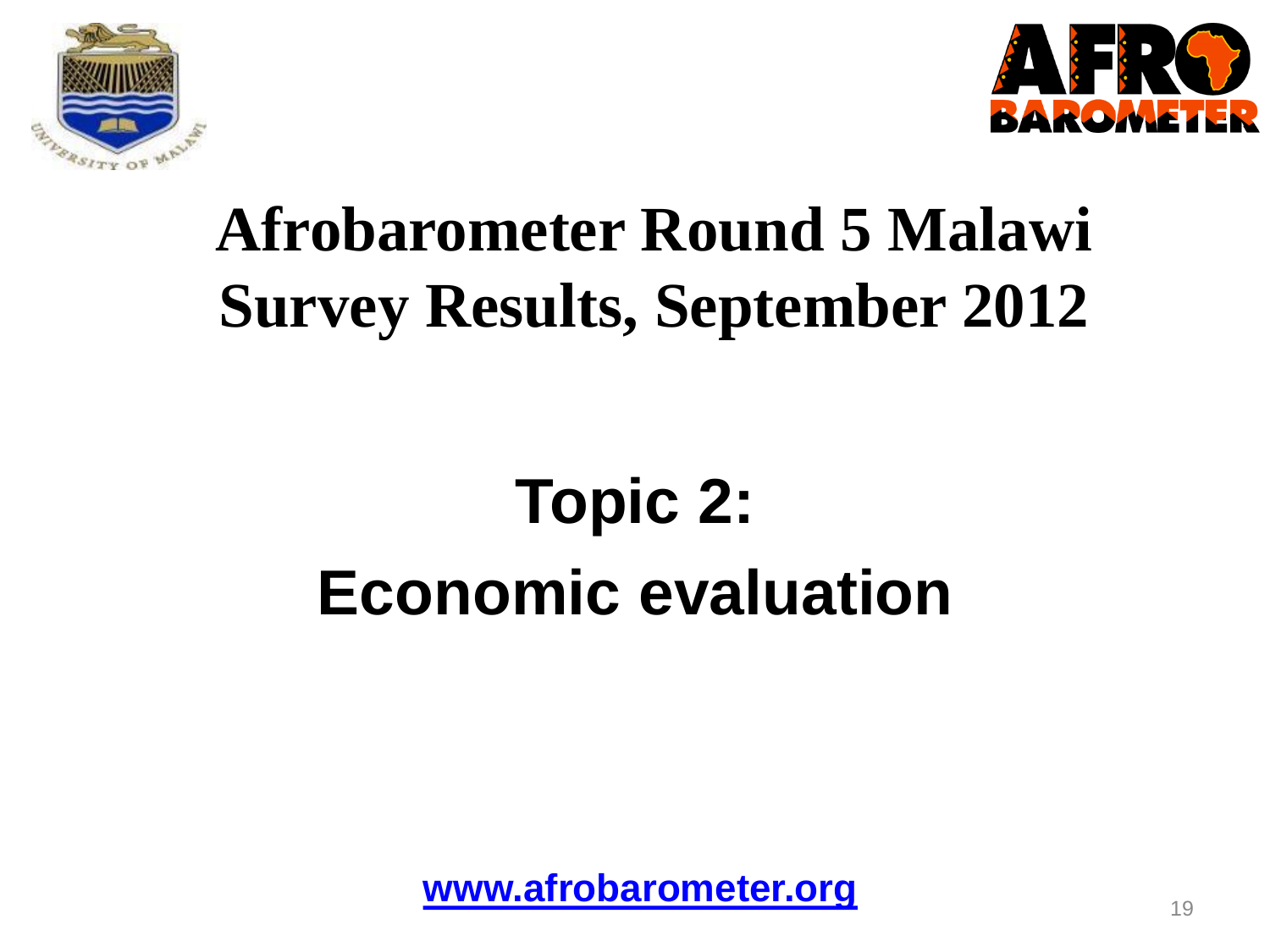

# Economic evaluation



- One in two think the country is going in the wrong direction
- Over 7/10 feel country's economic conditions are bad
	- The feeling is strongest in cities (80%)
- Generally people are optimistic about the country's economic conditions
	- The present is considered bad but better than previous and women and the young (36% each) are the most optimistic
	- The future is considered better than the present and the North and Centre (52%) and the educated (51%) are the most optimistic
- Own economic conditions are consistently considered better than country's and other Malawians conditions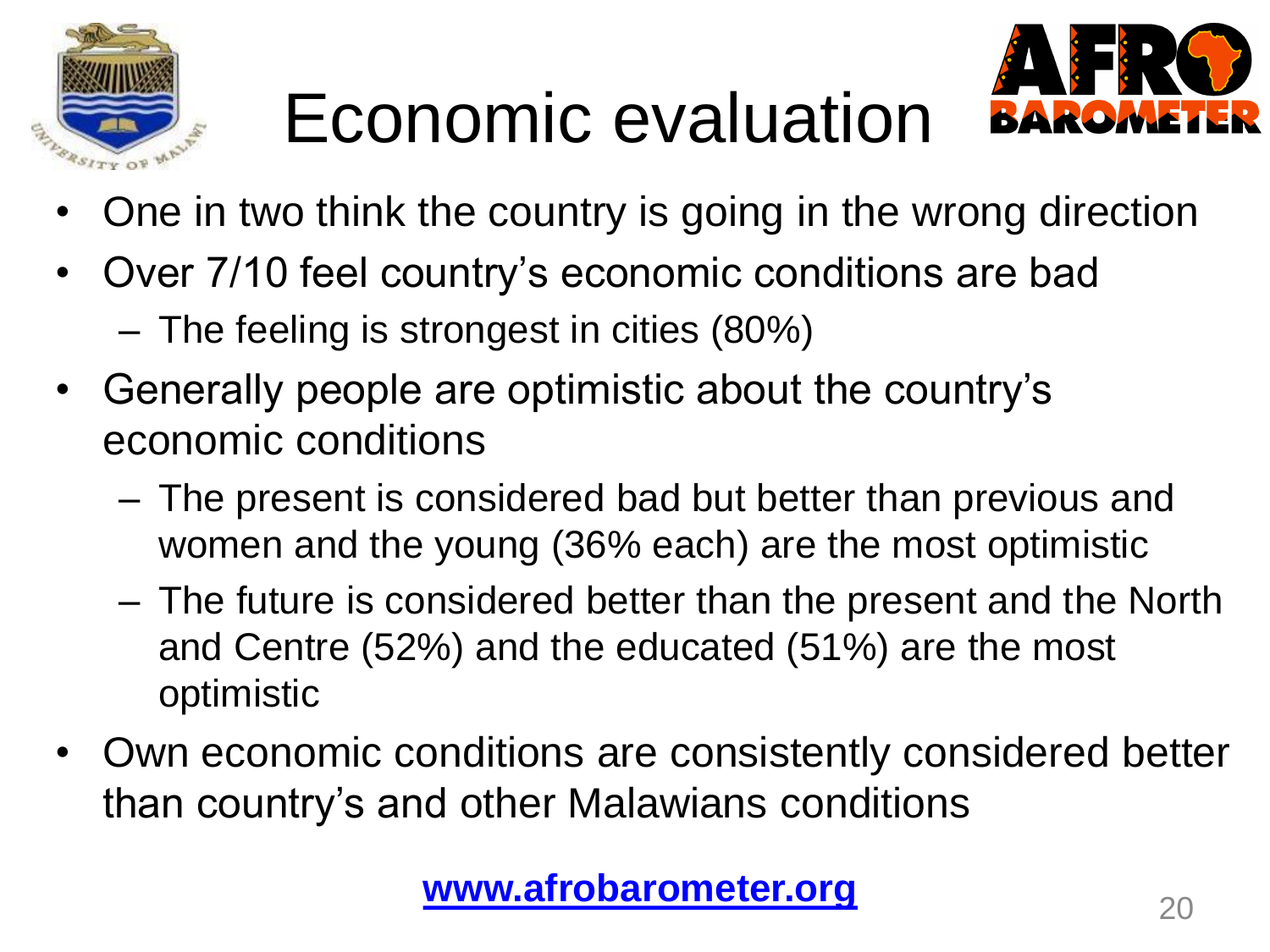



- Economic evaluation (contd.)
- People consider own present economic conditions to be bad and worse than last year but expect them to improve
- Education, sex & age matter less in the assessment of own current economic conditions
- The majority had enough food, clean water and cooking fuel BUT not health care and cash over the previous 12 months
- Cash income poverty is the most endemic as over 3/4 regardless of age group, location, education and sex experienced it – 62% reported having no cash-bringing job
- Food poverty was more prevalent among the least educated (59%)
- Access to health care problem cuts across education levels, age groups and sex but varies by region - North (71%), Centre (66%) and South (54%)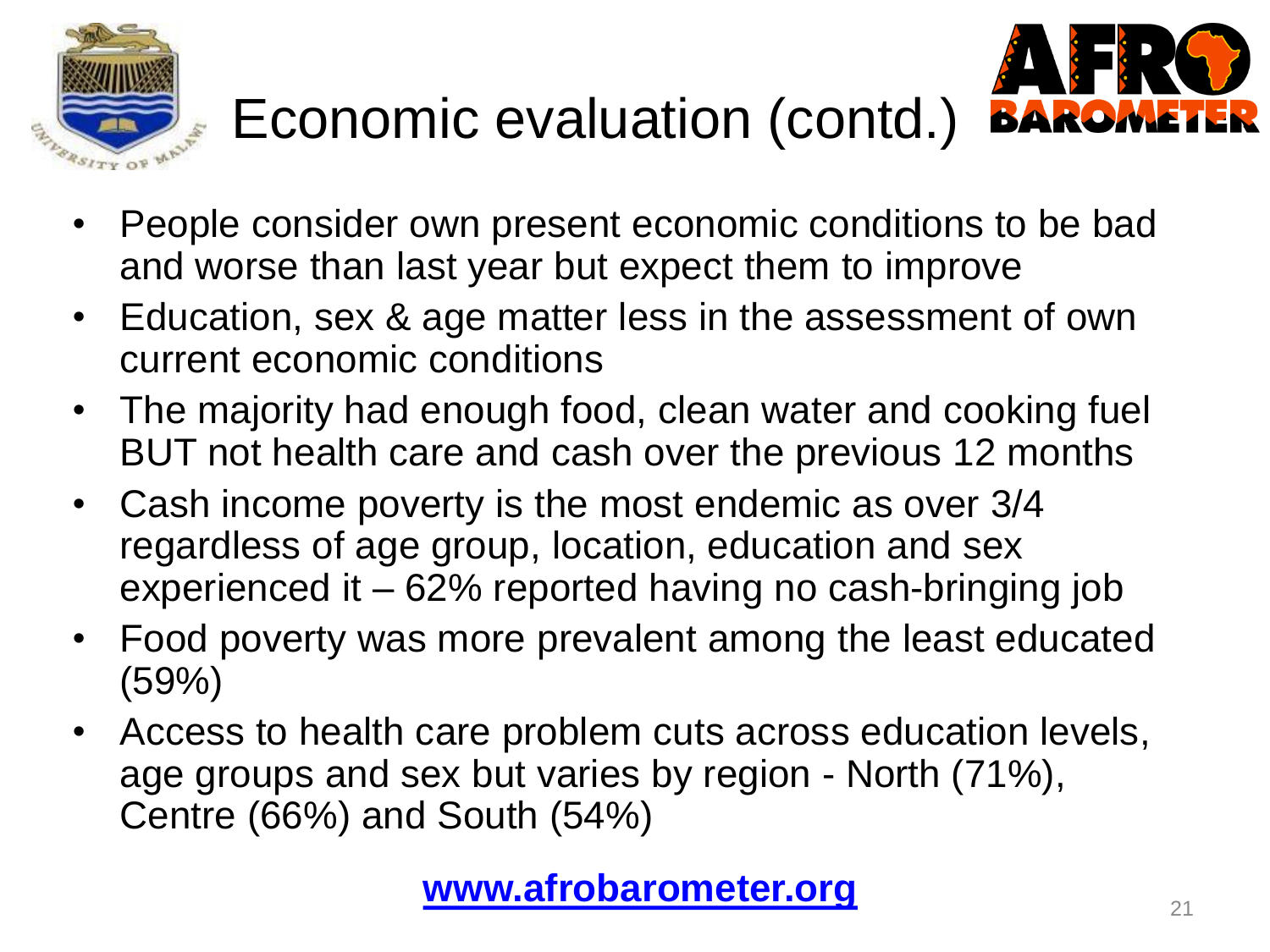

#### **Country going in the wrong direction by demographics**





**What about the overall direction of the country? Would you say that the country is going in the wrong direction or going in the right direction?**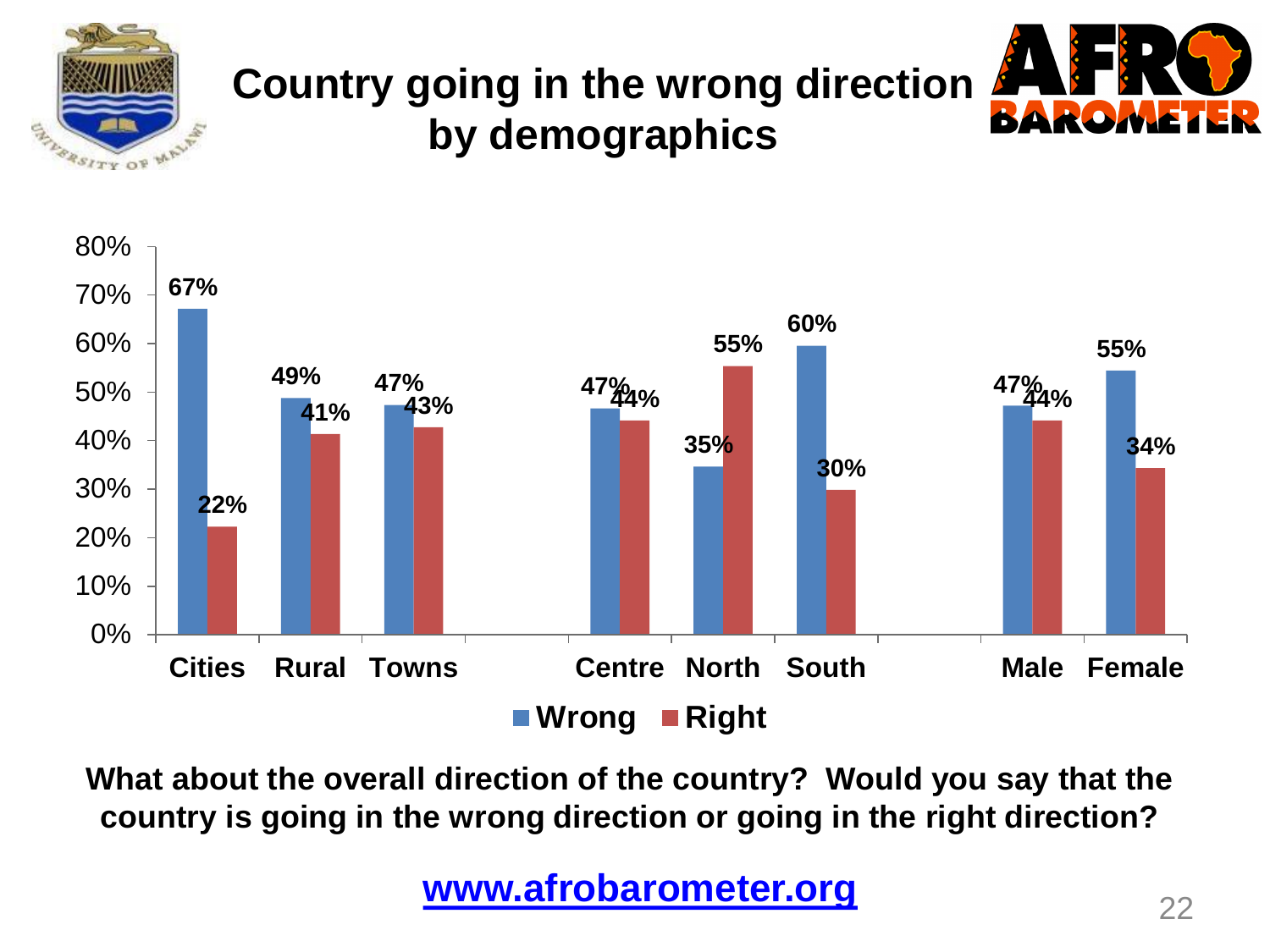

#### **Proportion that said the country is headed the wrong direction**





**What about the overall direction of the country? Would you say that the country is going in the wrong direction or going in the right direction?**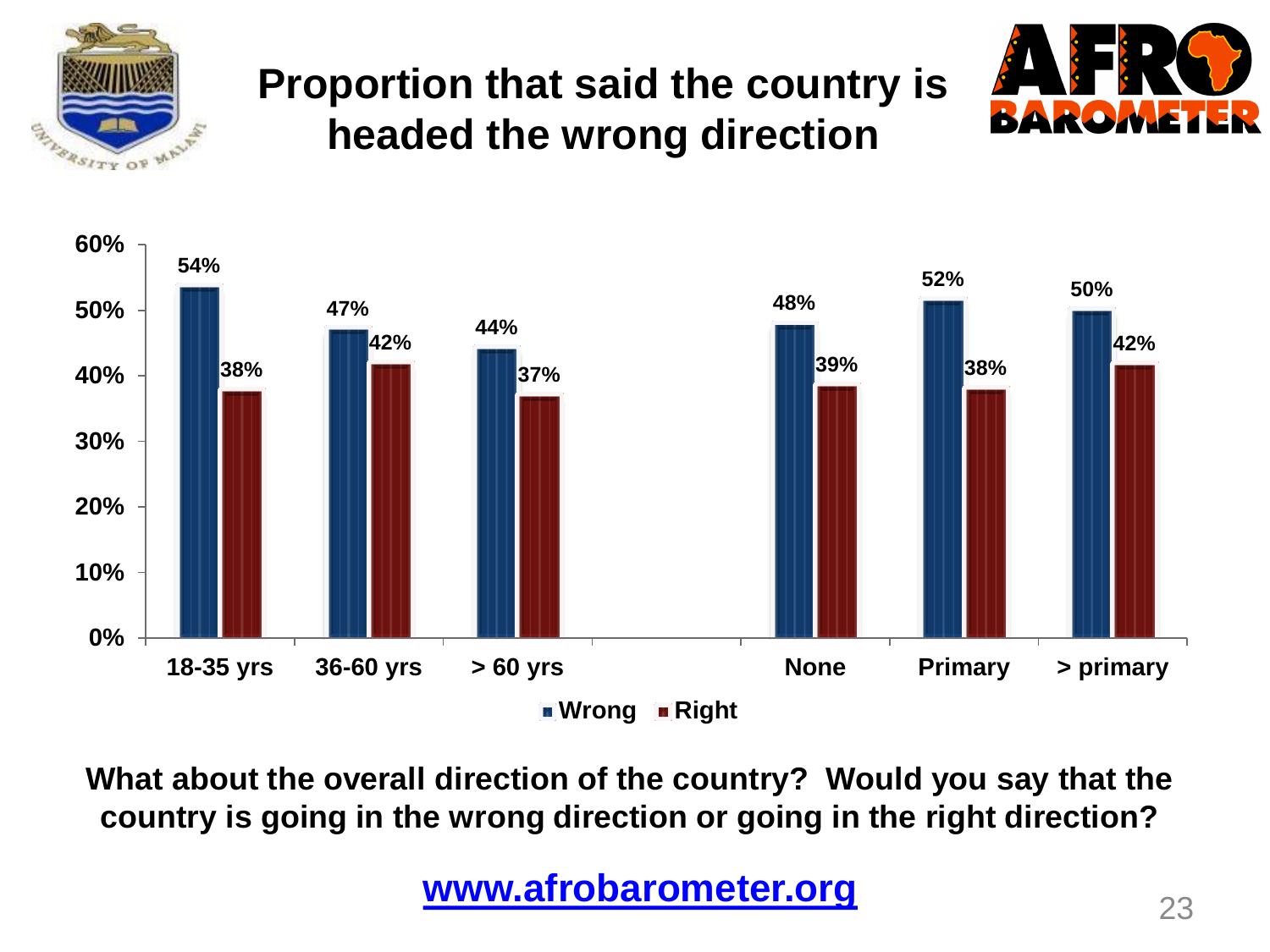

#### Current economic conditions compared to previous and future



| Group         | Current    |      | <b>Current vs Past</b> |               | <b>Current vs future</b> |        |
|---------------|------------|------|------------------------|---------------|--------------------------|--------|
|               | <b>Bad</b> | Good | Worse                  | <b>Better</b> | <b>Worse</b>             | Better |
| <b>Cities</b> | 80%        | 12%  | 51%                    | 35%           | 41%                      | 39%    |
| <b>Towns</b>  | 73%        | 21%  | 57%                    | 32%           | 31%                      | 42%    |
| Rural         | 71%        | 23%  | 56%                    | 32%           | 28%                      | 46%    |
| <b>North</b>  | 67%        | 27%  | 59%                    | 27%           | 22%                      | 52%    |
| Centre        | 71%        | 22%  | 62%                    | 31%           | 27%                      | 52%    |
| South         | 74%        | 20%  | 49%                    | 35%           | 35%                      | 36%    |
| 18-35 yrs     | 74%        | 21%  | 54%                    | 36%           | 32%                      | 44%    |
| 36-60 yrs     | 71%        | 21%  | 59%                    | 27%           | 27%                      | 47%    |
| $>60$ yrs     | 65%        | 26%  | 56%                    | 31%           | 21%                      | 39%    |
| None          | 64%        | 27%  | 55%                    | 31%           | 24%                      | 35%    |
| Primary       | 73%        | 22%  | 54%                    | 35%           | 31%                      | 44%    |
| > primary     | 74%        | 19%  | 61%                    | 27%           | 30%                      | 51%    |
| <b>Male</b>   | 70%        | 23%  | 61%                    | 29%           | 29%                      | 50%    |
| Female        | 74%        | 20%  | 51%                    | 36%           | 31%                      | 40%    |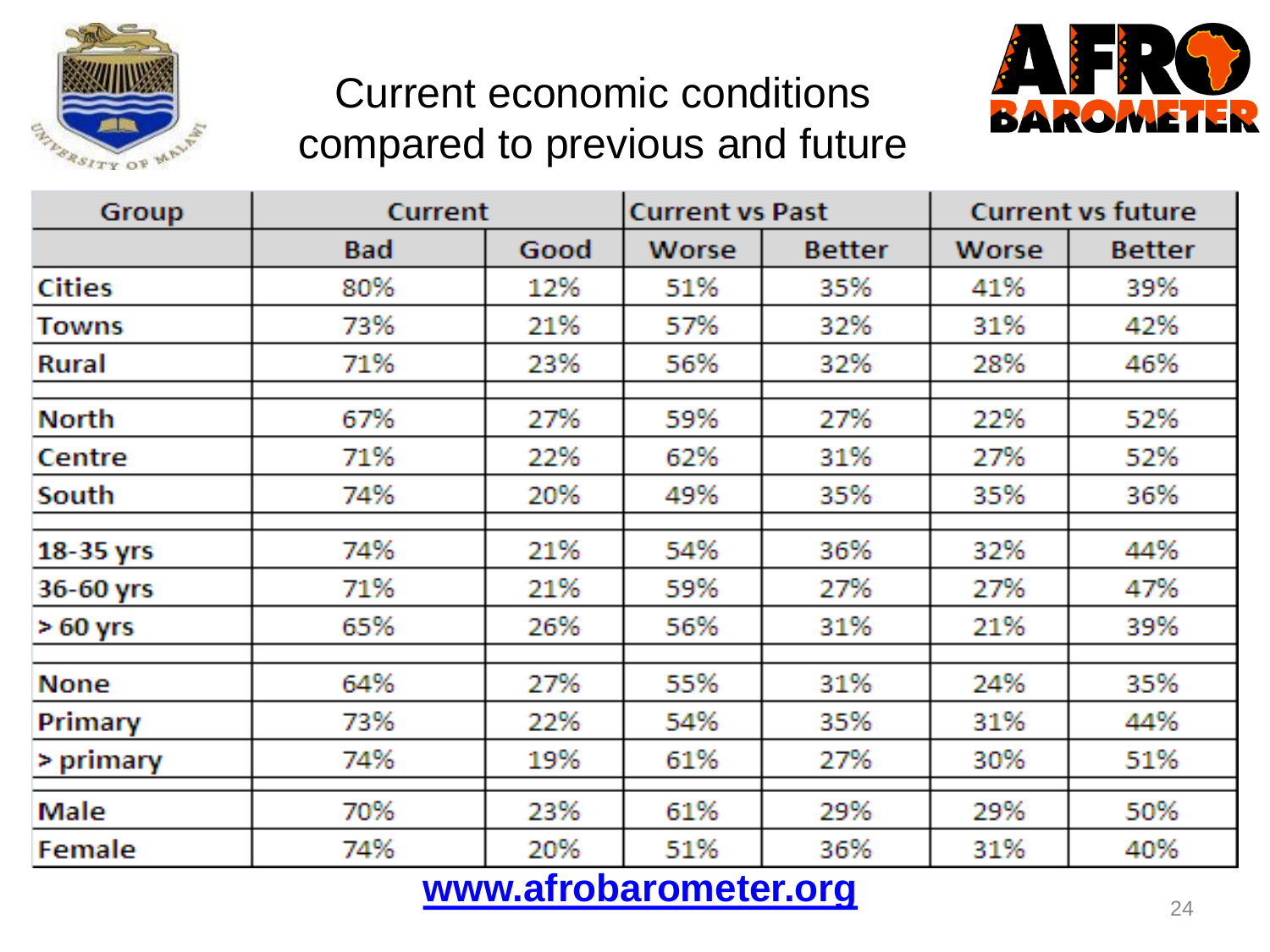

#### **Proportion that said economic conditions are bad/worse**





**In general, how would you describe … your own present living conditions? Looking back, how do you rate … Your living conditions compared to twelve months ago? Looking ahead, do you expect … Your living conditions in twelve months time to be better or worse?**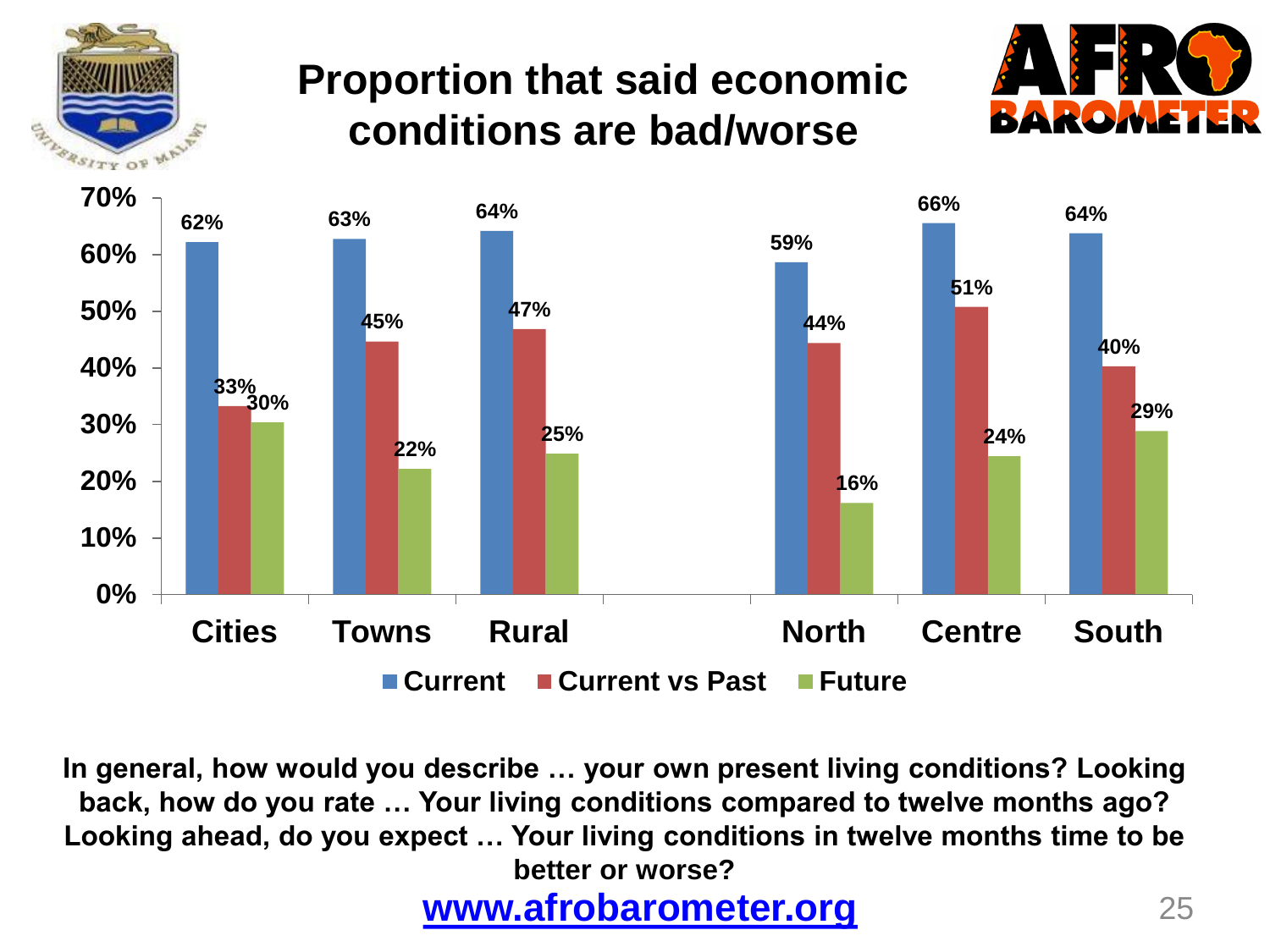

#### **Proportion that never/ever went without enough food to eat**





**Over the past year, how often, if ever, have you or anyone in your family … Gone without enough food to eat?**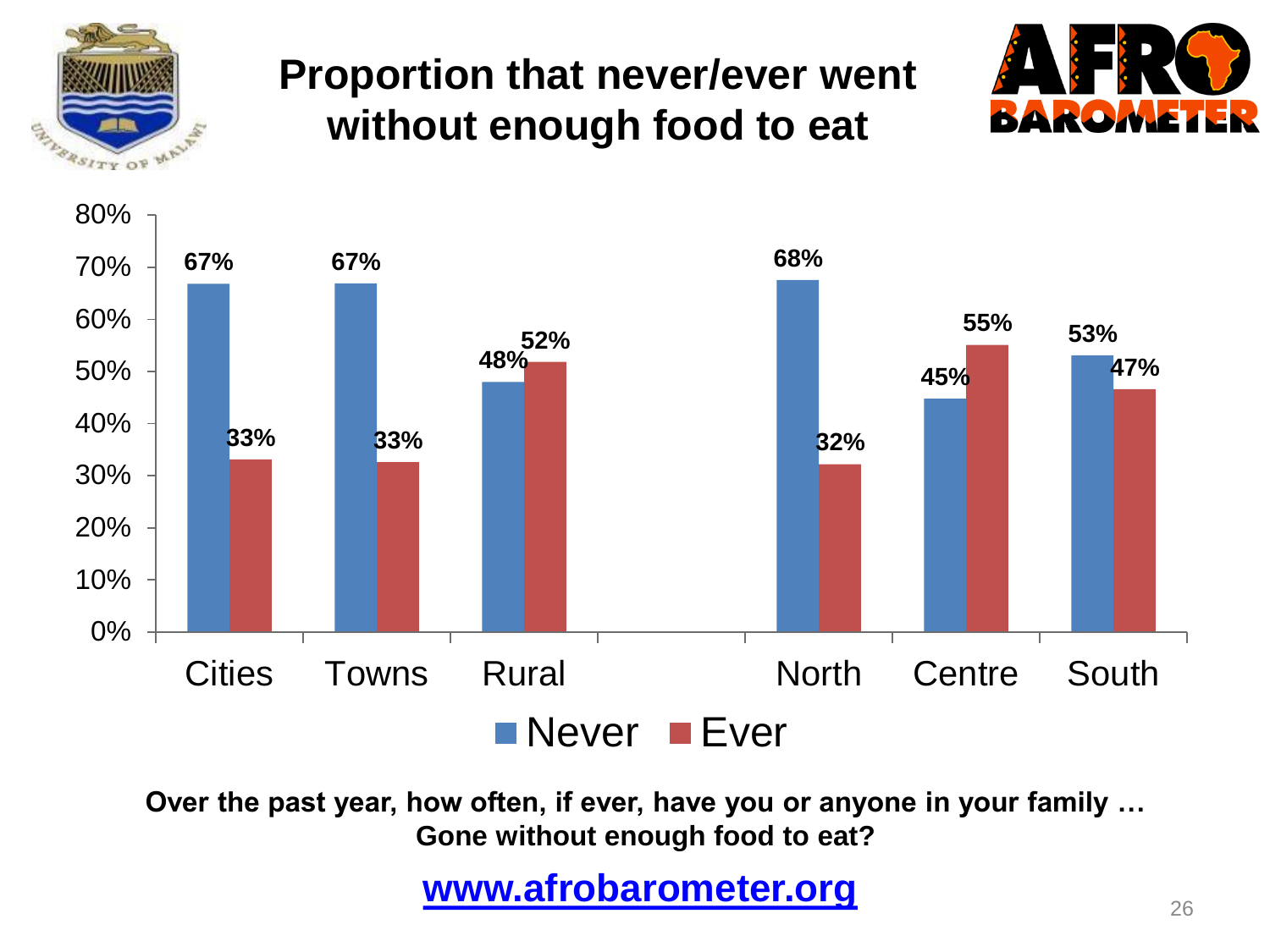

#### **Proportion that never/ever went without medical care**





**Over the past year, how often, if ever, have you or anyone in your family … Gone without medicines or medical treatment?**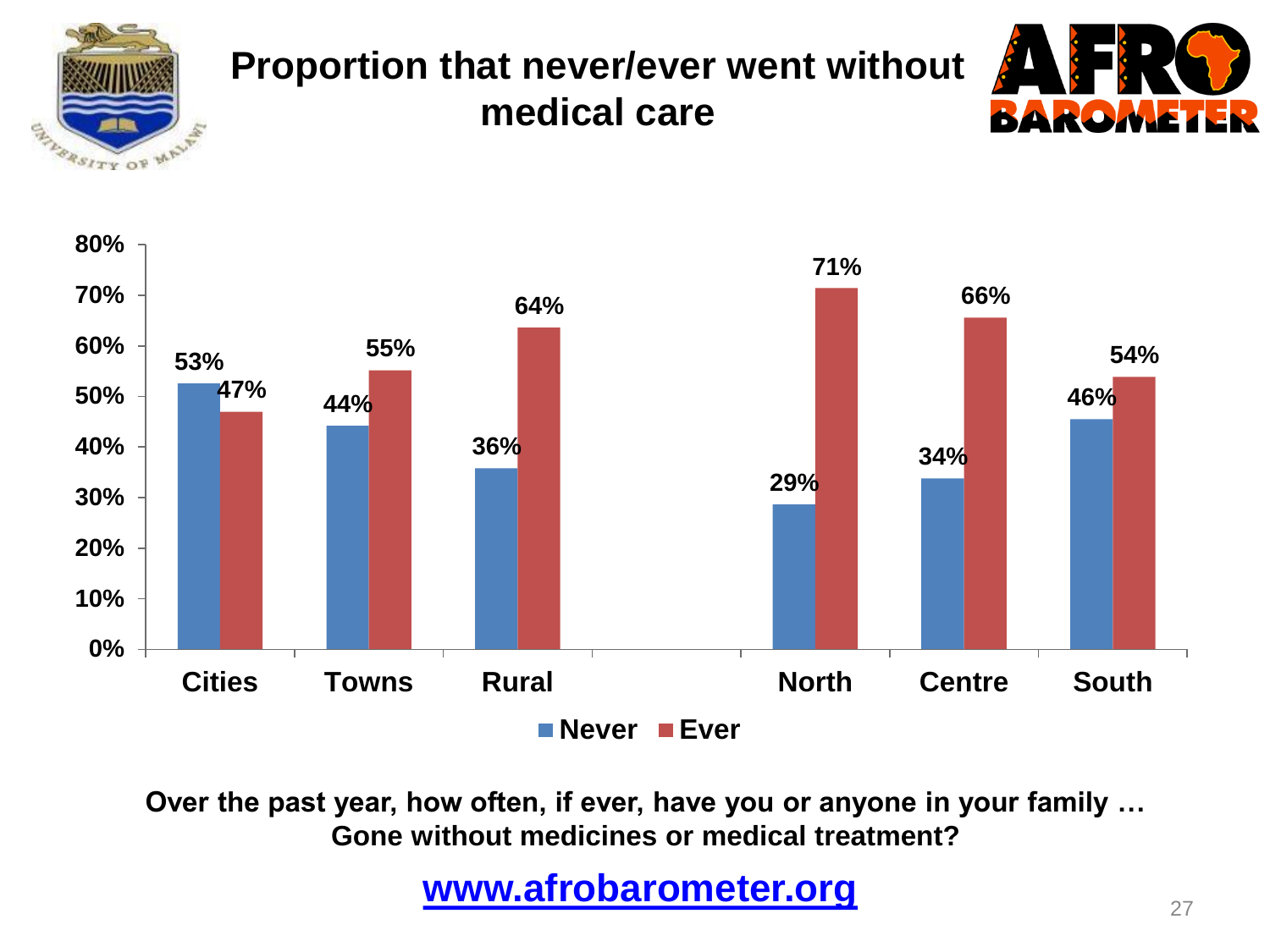



# **Afrobarometer Round 5 Malawi Survey Results, September 2012**

# **Topic 3: Government Performance and Serious Problems**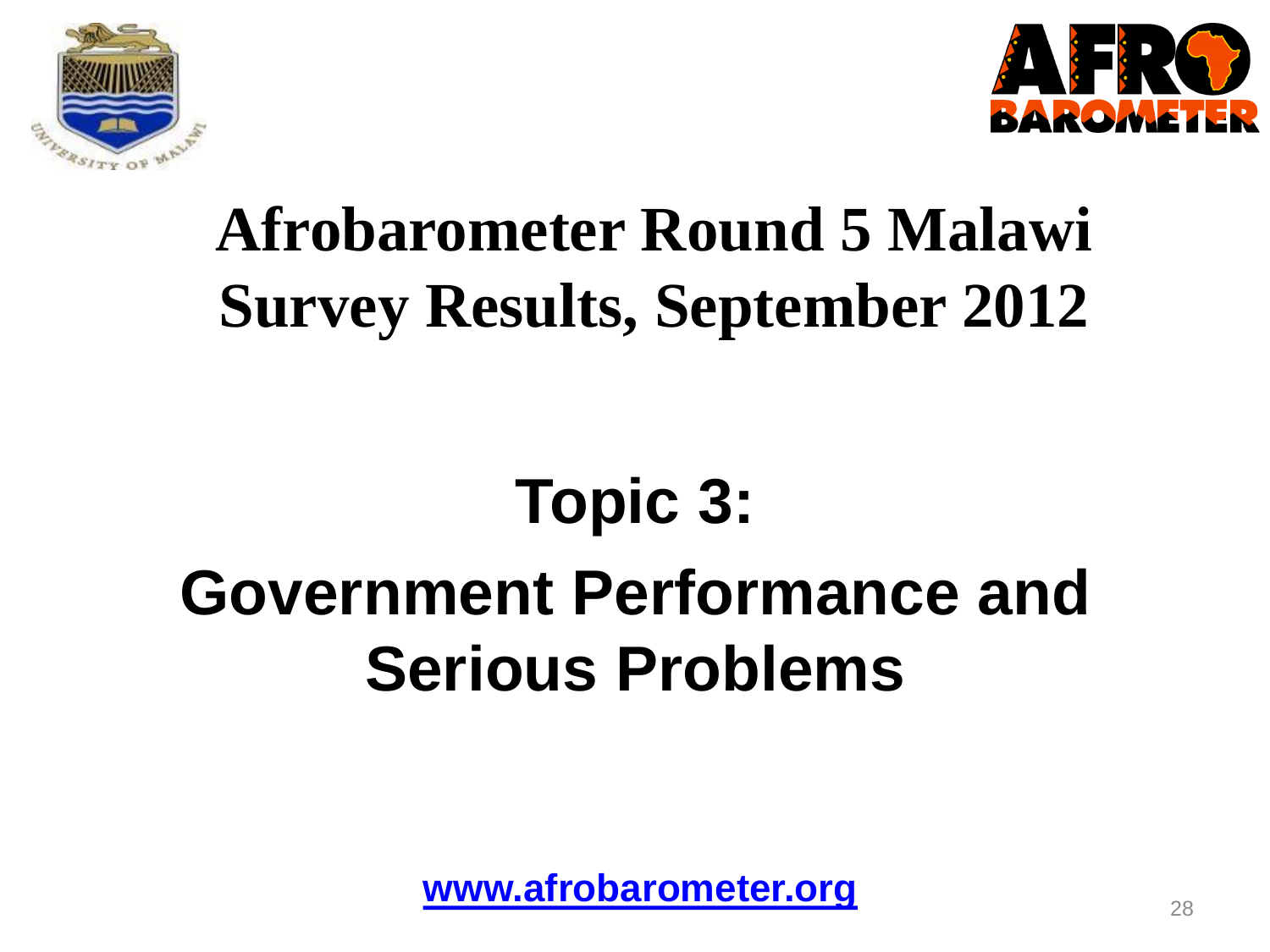

# **Government Performance & Most Important Problems**



- The majority think that government is performing well in ensuring availability of fuel (59%) and managing the economy (52%)
	- Highest approval ratings came from cities and the North
- The least approval rating was on controlling inflation (55%)
- The most serious problems mentioned included food insecurity, poor economic management, lack of potable water and poor health care
- Majority of Malawians (73%) think that government is likely to solve the problems in the next 5 years
- While there are no differences in the assessment by sex, age group and education level, differences are in terms of location and region
	- The most optimistic were citizens in the North (80% said likely as opposed to 73% for the Centre and 69% for the South)
	- The most pessimistic were city dwellers (36% said unlikely as opposed to 19% for both towns and rural areas)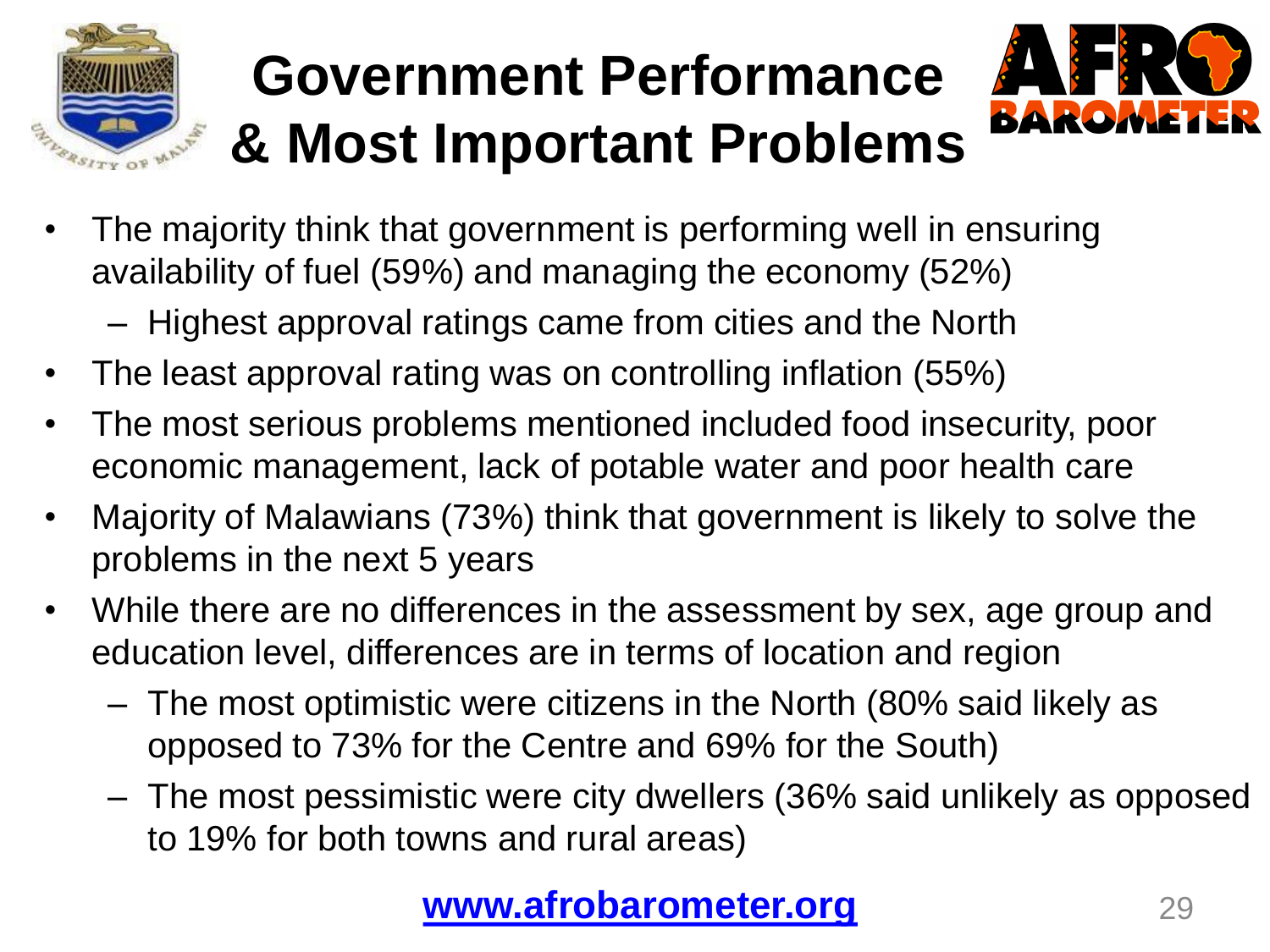

#### **Government Performance**





**Now let's speak about the performance of the present government of this country. How well or badly would you say the current government is handling the following... ? % represents proportion that approves the government.**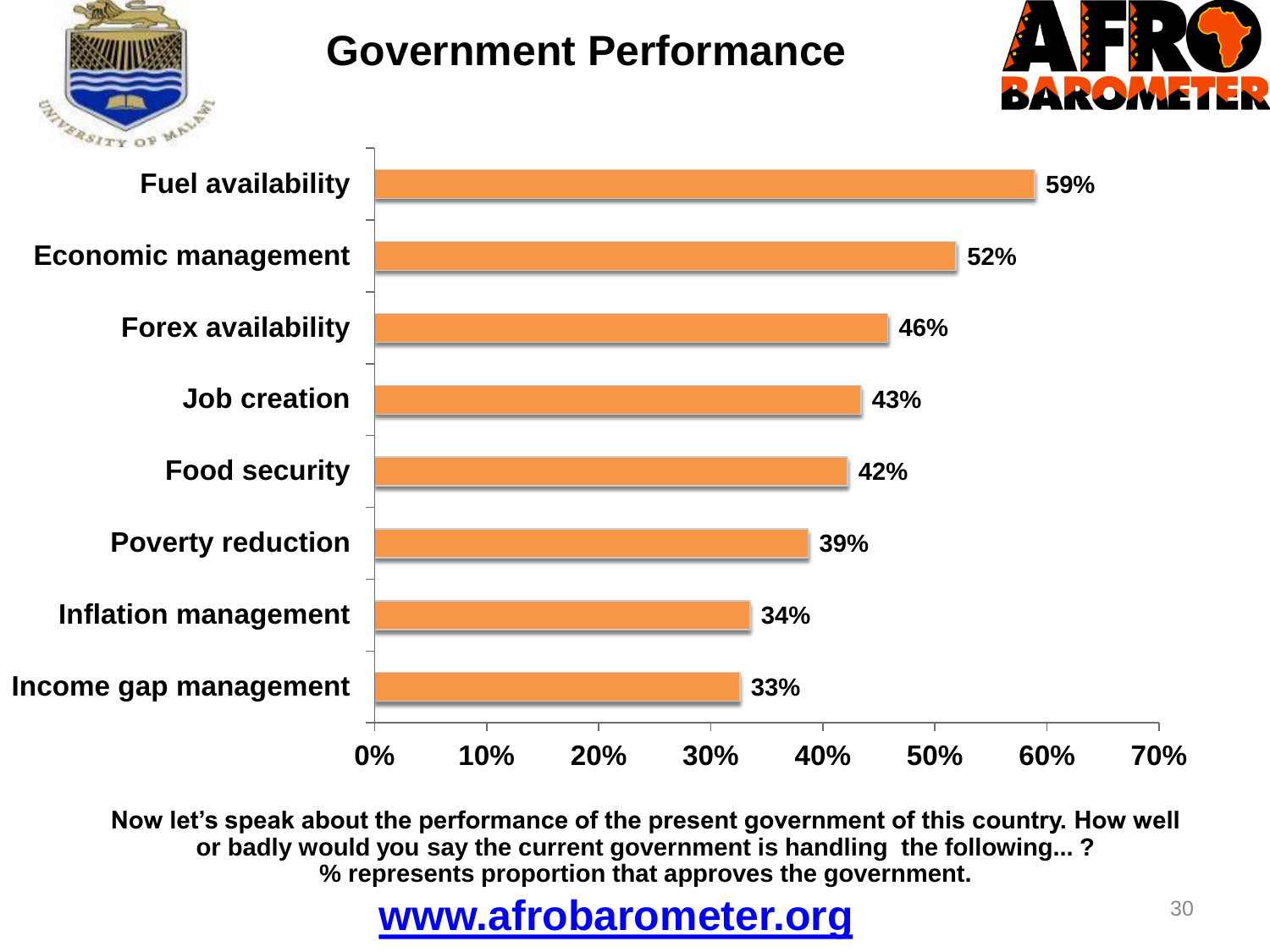

#### **Government Performance by Education**





**Now let's speak about the performance of the present government of this country. How well or badly would you say the current government is handling ... ? % represents proportion that approves the government**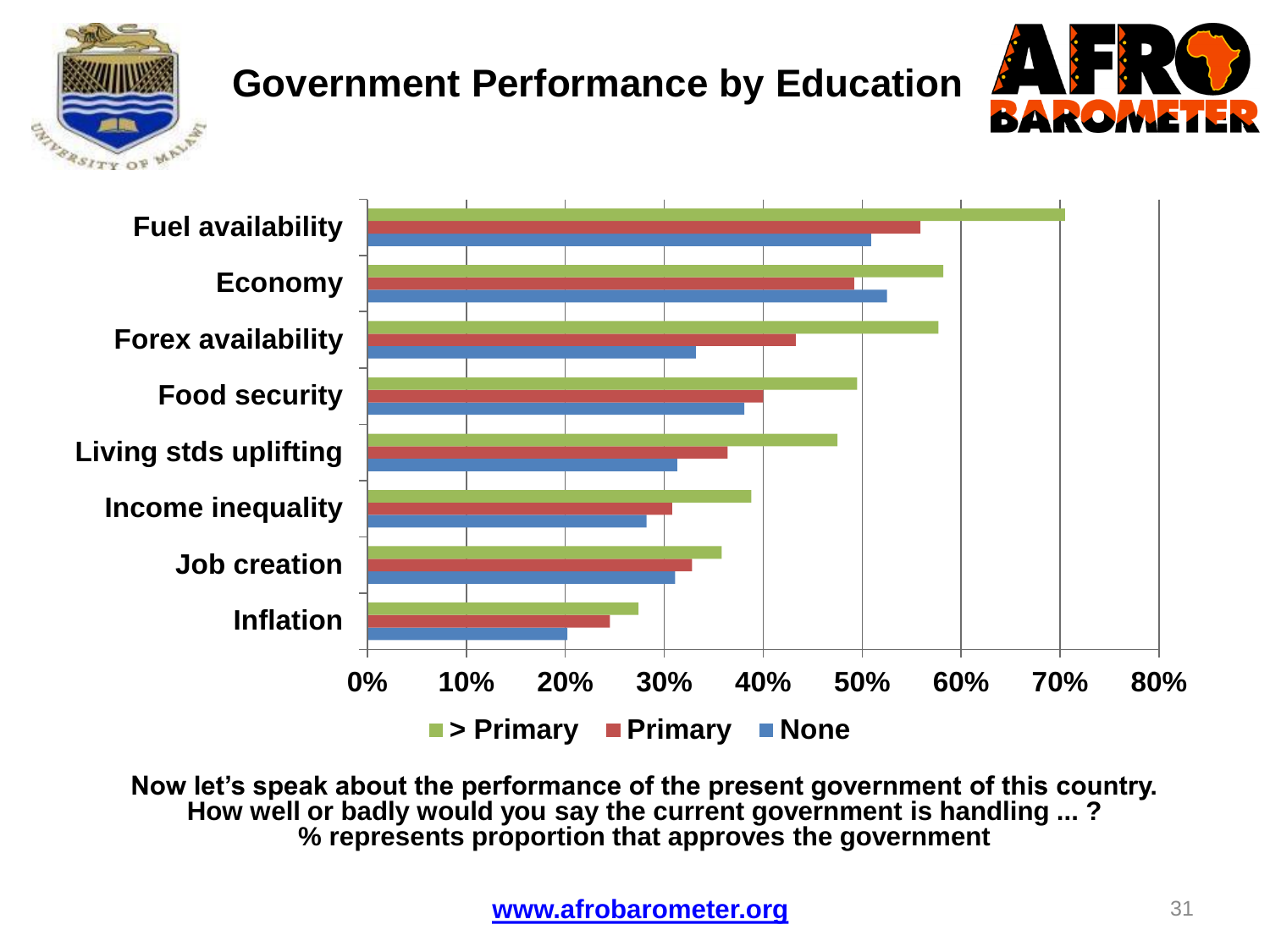

#### **Government Performance Age**





**Now let's speak about the performance of the present government of this country. How well or badly would you say the current government is handling ... ? % represents proportion that approves government perfomance**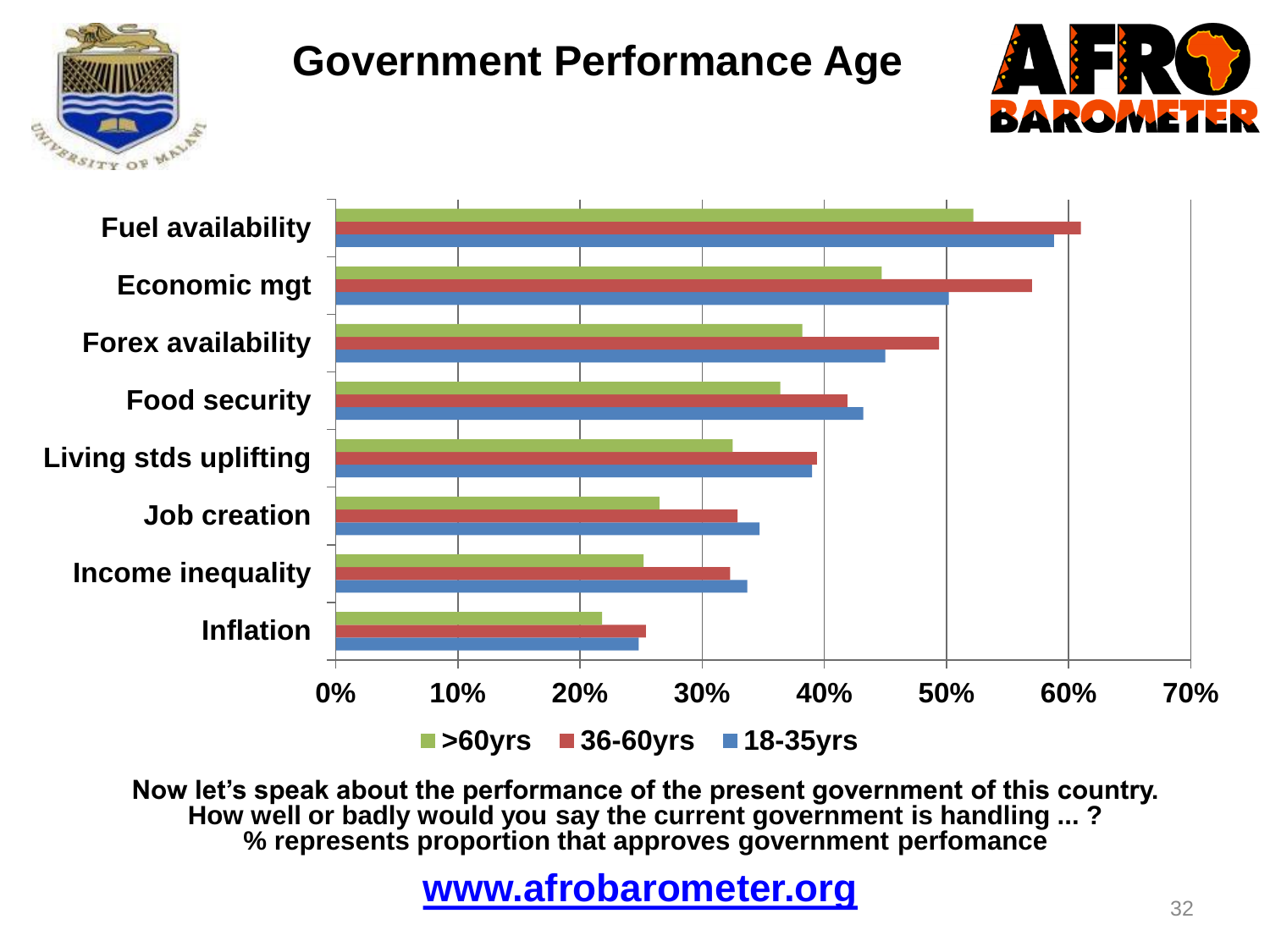

#### **Government Performance by Gender**





**Now let's speak about the performance of the present government of this country. How well or badly would you say the current government is handling ... ? % represents proportion that approves government perfomance**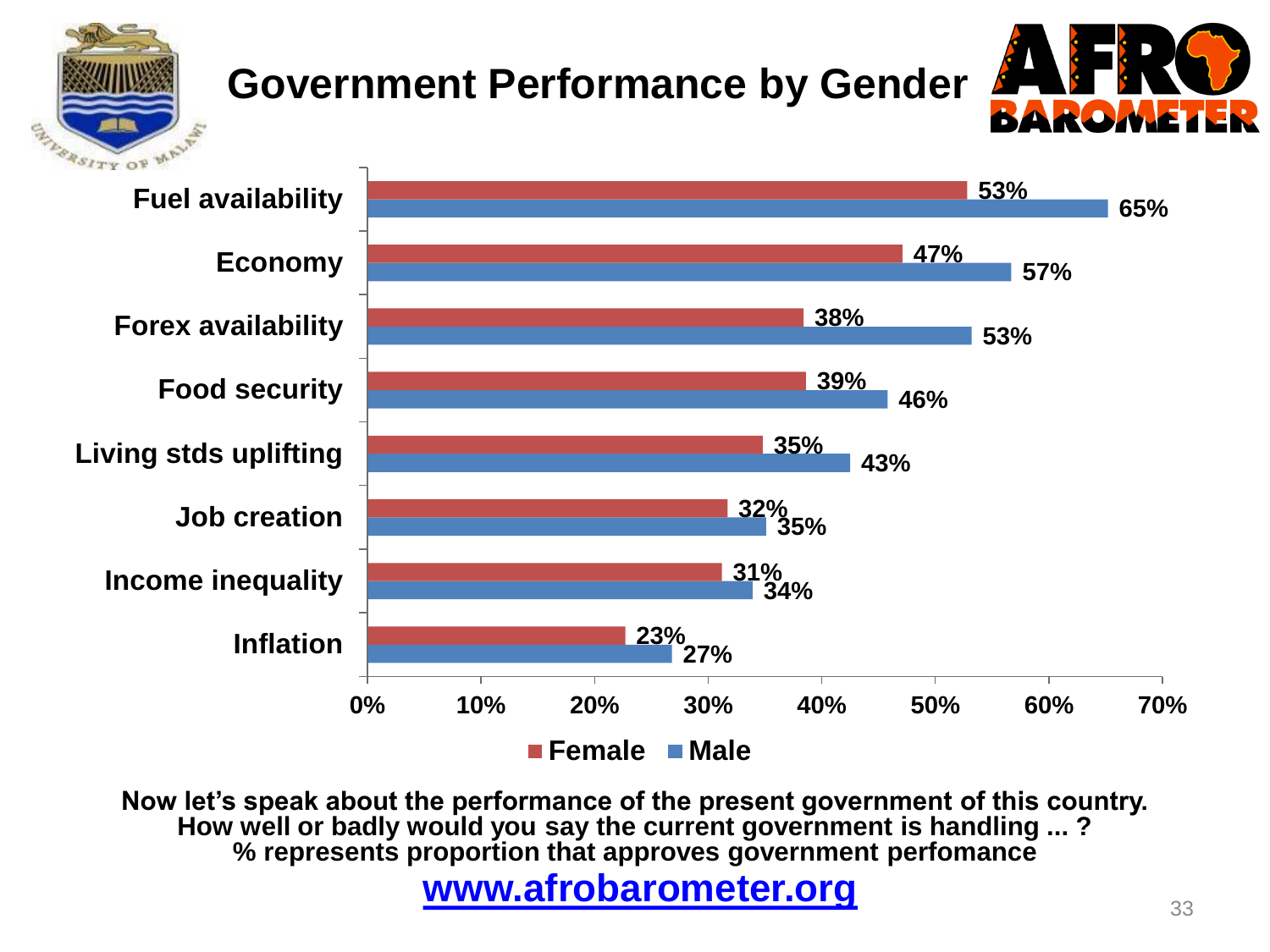

#### **Most frequently mentioned problems**





**In you opinion, what is the most important problem facing this country that government should address?**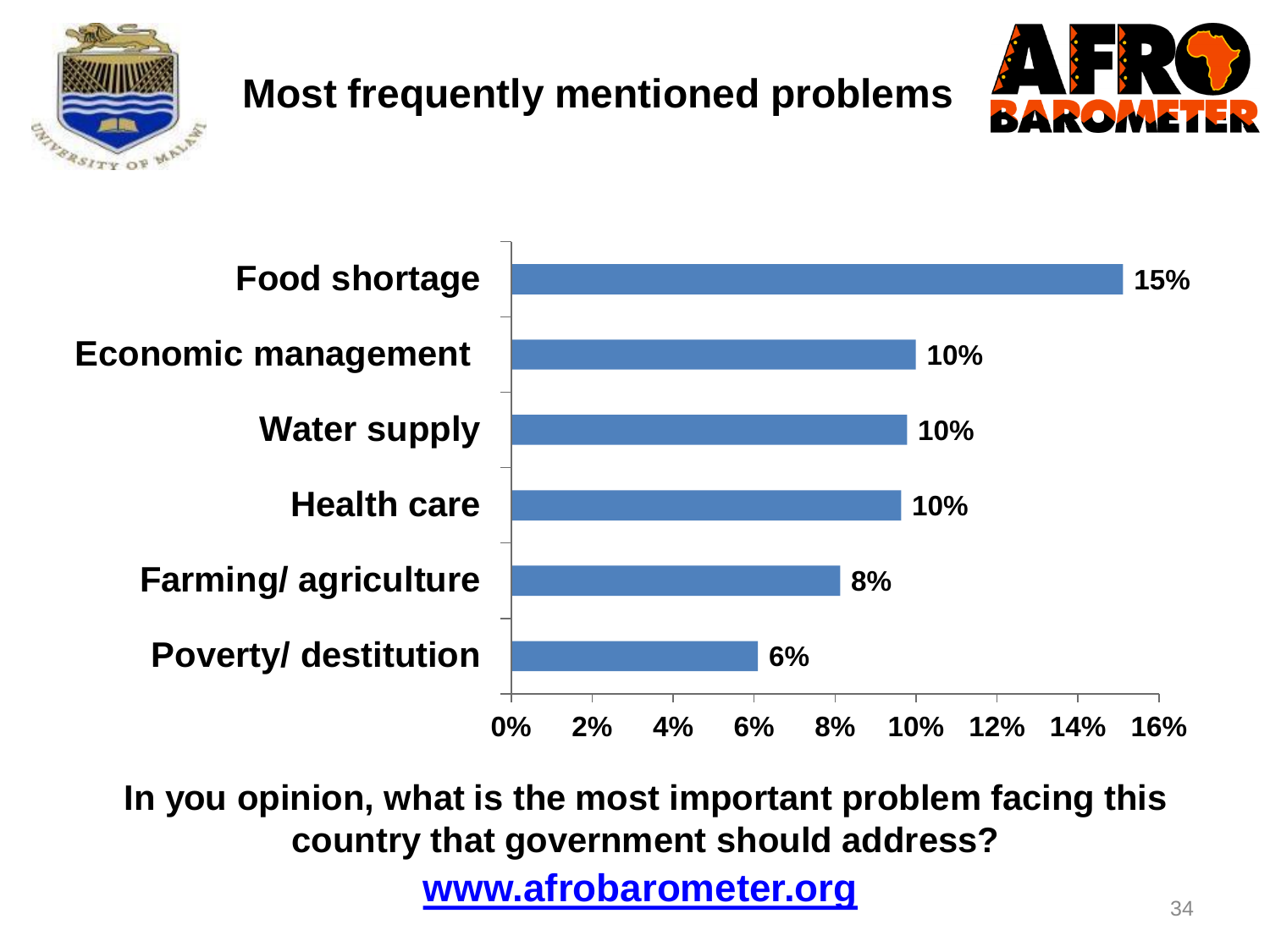

#### **Proportion that said government is likely to solve the problems**





**Taking the problem that you mentioned first, how likely do you think it is that government will solve this problem within the next five years?**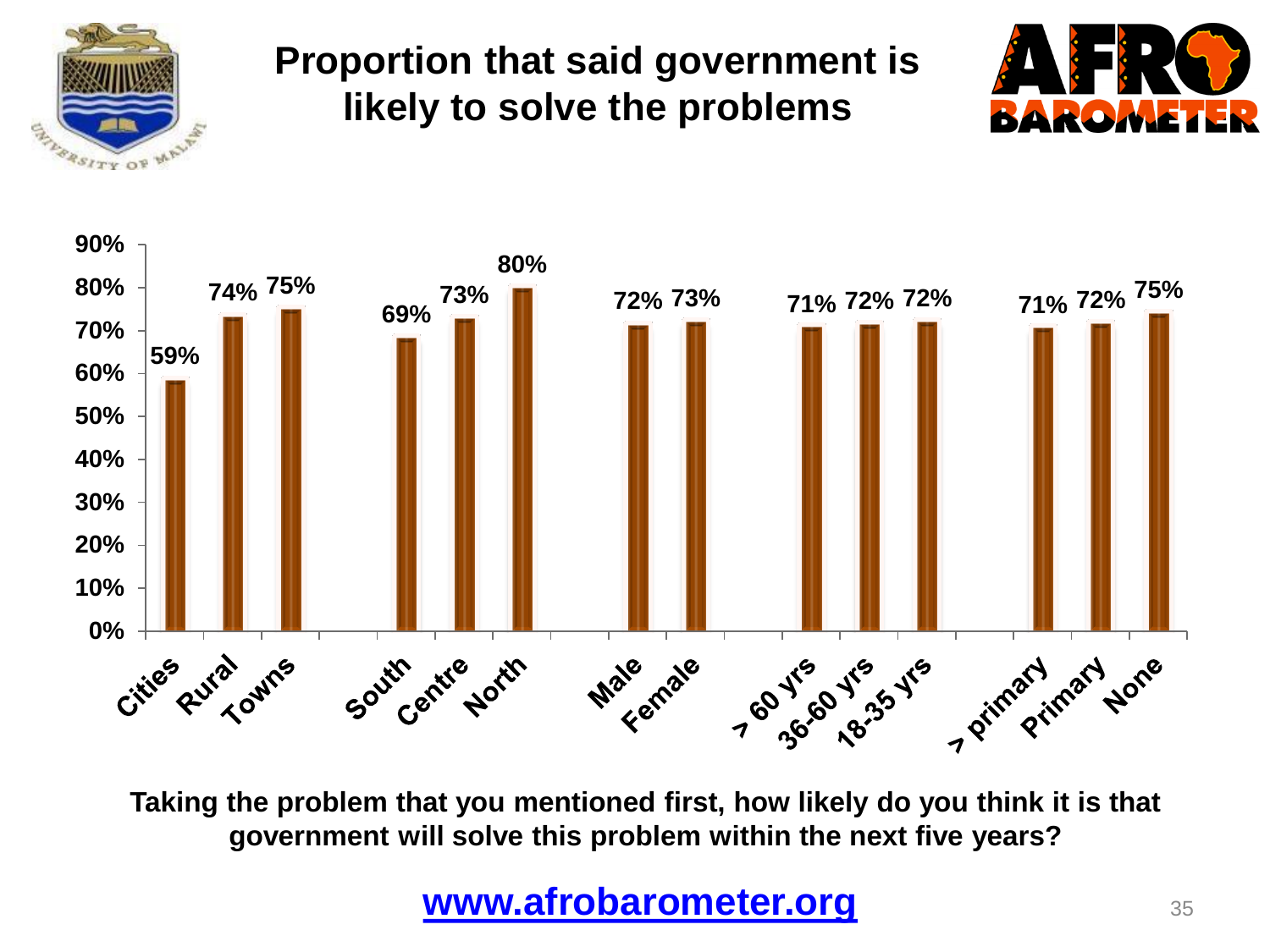

# **Conclusions**



- The media does its watchdog job effectively and is expected to be checking on government
- Radio remains the major source of information
- Of all constitutional bodies, the Ombudsman is the least known even in cities
- ACB is generally thought to be neutral and law abiding
- While applauding the performance of government in the handling of the economy, especially the fuel and forex crises, people feel that it has failed to manage inflation
- Lack of access to cash income and health care are the most common problems experienced by Malawians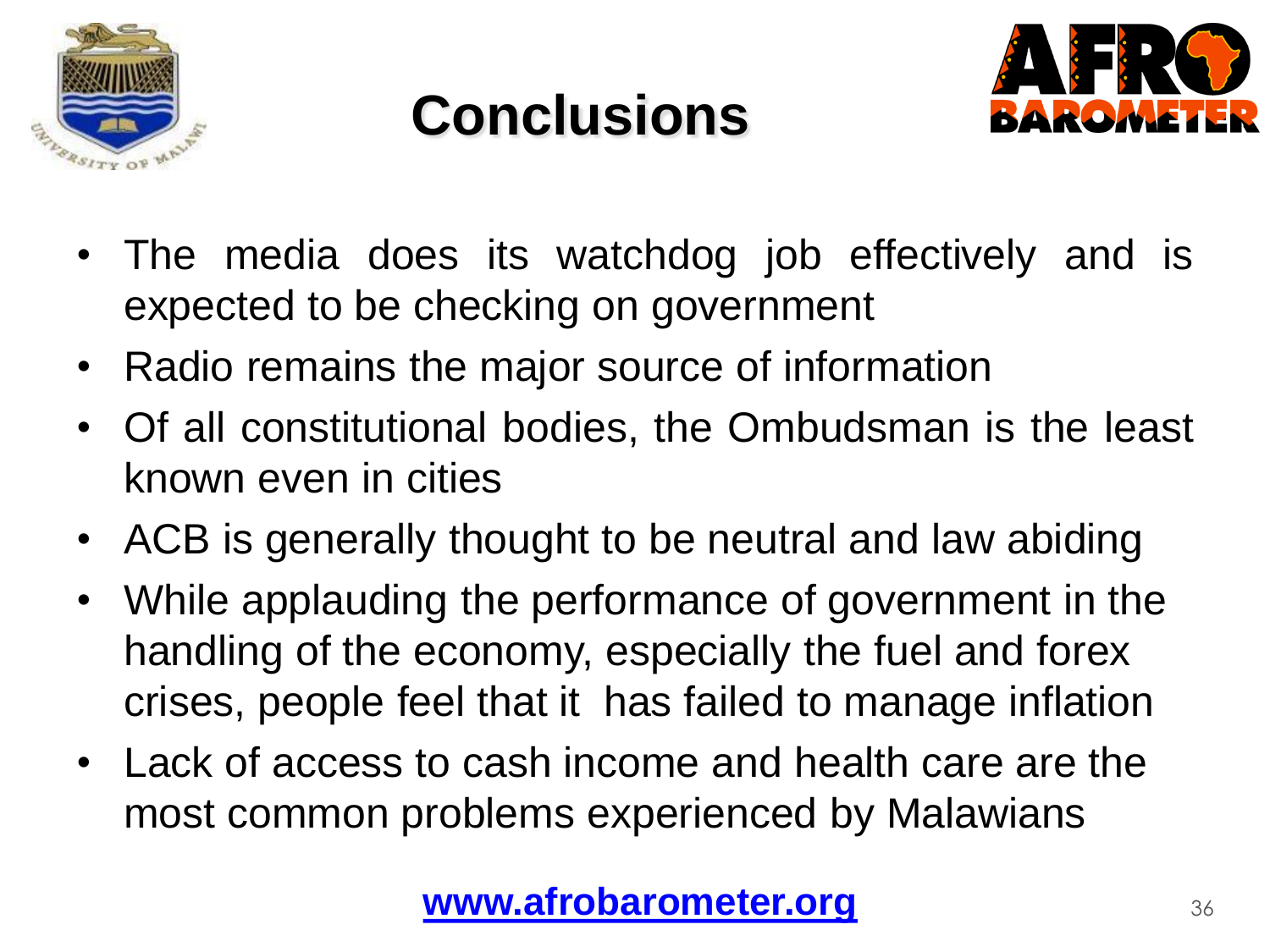

# **Conclusions (contd.)**



- In the current year, household food insecurity has joined the almost permanent problems of lack of potable water, limited access to health care and general poverty
- MPs have to improve their performance as many of them are thought not to perform well
- Likewise, Government has to improve its performance in improving living conditions as many people think the country is going in the wrong direction and that the country's and people's economic conditions are bad
- Our experience is that views of Malawians are generally consistent. Our free advice: please take them seriously